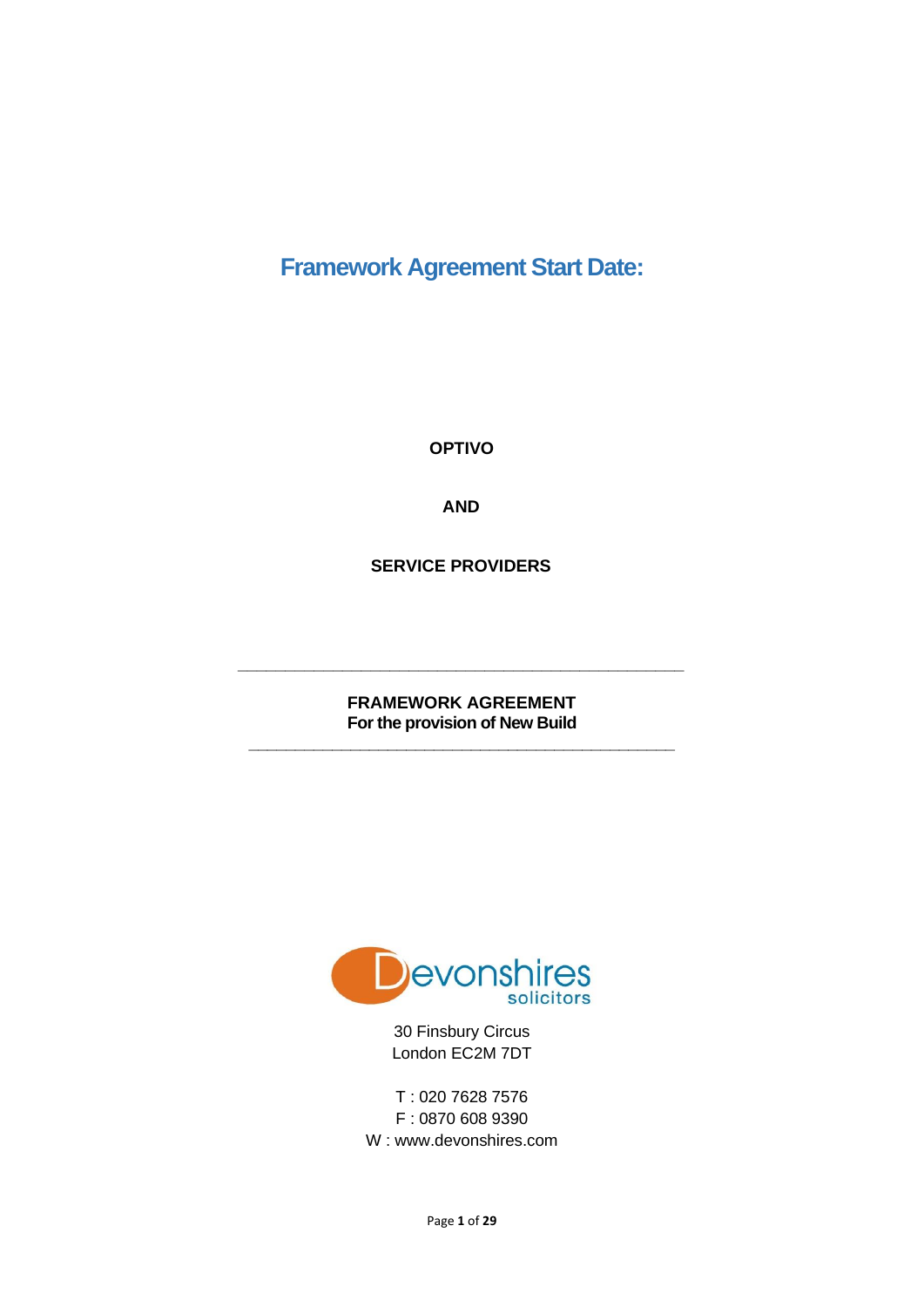## **THIS AGREEMENT** dated as above

#### is made **BETWEEN:**

- (1) **OPTIVO** (FCA Registration Number 7561) of Grosvenor House, 125 High Street, Croydon CR0 9XP in its capacity as representative of and agent for the SEC Members (the **"Client"**); and
- (2) The **SERVICE PROVIDERS** named in Schedule 1 (Framework Lot) of this Framework Agreement.

## **1. BACKGROUND**

### **Framework Agreement**

- 1.1 The Client is setting up a framework of service providers for the provision of a range of New Build Works, which the Client and Authorised Entities can call upon on an ad hoc basis as required.
- 1.2 Each Service Provider is hereby appointed to the Framework Lots as set out in Schedule 1 (Framework Lots) of this Framework Agreement. This Framework Agreement shall comprise *3* main Framework Lots.
- 1.3 Each Service Provider has represented that it has the necessary skills, experience and resources to provide the Services required of it under and pursuant to this Framework Agreement and that it is willing to do so.

#### **Role of this agreement**

- 1.4 This Framework Agreement is intended to govern the on-going relationship between the Service Providers, the Client and the Authorised Entities in connection with any request made by the Client or an Authorised Entity to a Service Provider to provide Services.
- 1.5 This Framework Agreement is designed to encourage the Client, Authorised Entities and the Service Providers to work with each other in an open, co-operative and collaborative manner in a spirit of mutual trust, respect and co-operation with the joint intention of achieving the Framework Objectives.
- 1.6 In consideration of the procurement, preparation and administration of this Framework Agreement by the Client, each Service Provider shall pay to the Client the SEC Fees payable in respect of each Call Off Contract awarded to it under this Framework Agreement in accordance with the provisions of Clause 27.

## **2. DEFINITIONS AND INTERPRETATION**

#### **Definitions**

2.1 In this Framework Agreement, the following expressions shall have the following meanings:

| "Action Plan"                  | has the meaning given to that term in Clause 7.7;                                                          |
|--------------------------------|------------------------------------------------------------------------------------------------------------|
| "Actual Monthly Amount"        | has the meaning given to that term in Clause 27.1.2;                                                       |
| "Alternative Service Provider" | has the meaning given to that term in Clause 5.3;                                                          |
| "Authorised Entity"            | means an Entity with whom the Client has entered into an<br>Authorising Agreement pursuant to Clause 2A.1; |
| "Authorising Agreement"        | means the form of agreement contained in Schedule 5                                                        |
|                                |                                                                                                            |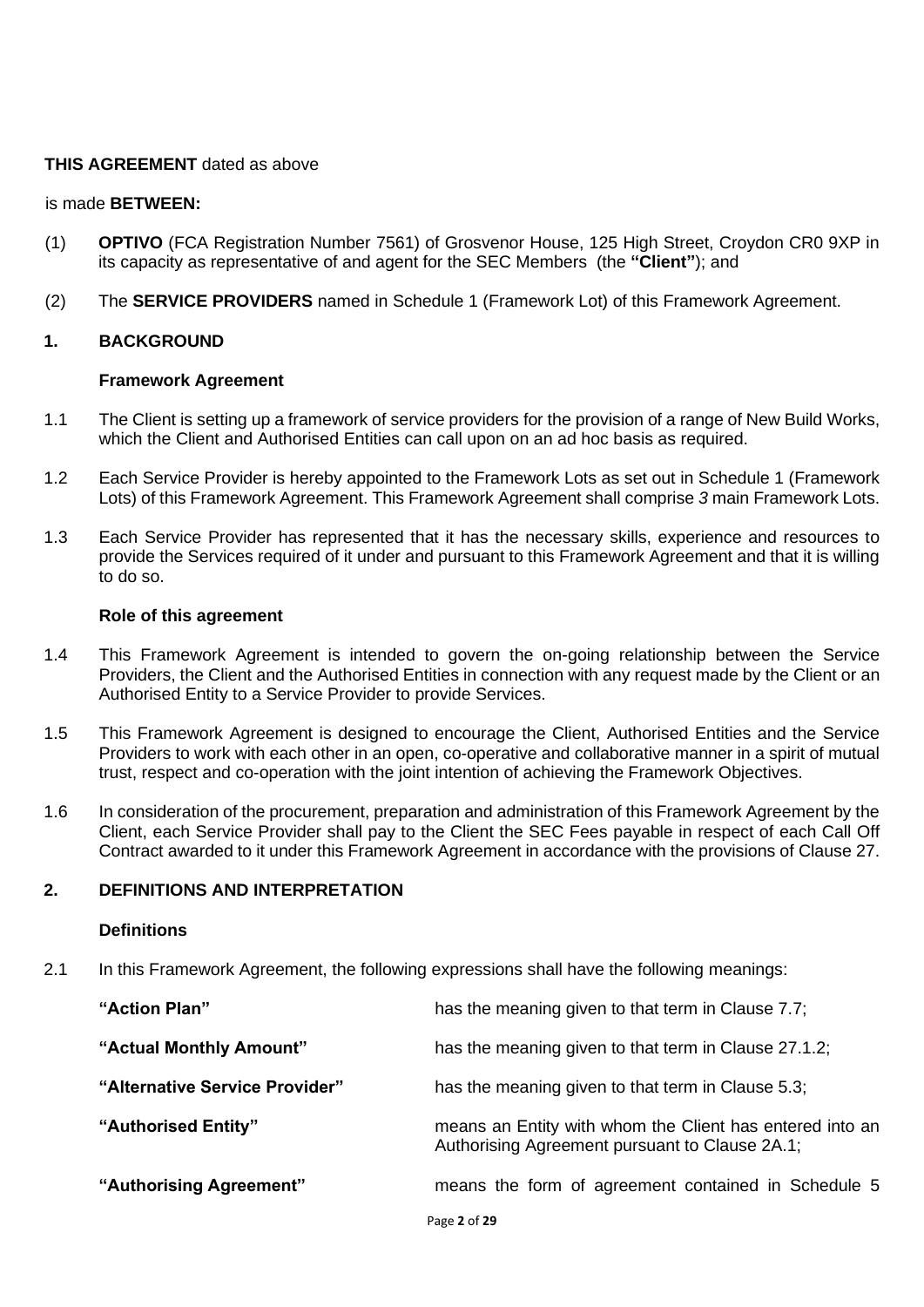|                                   | (Authorising Agreement).                                                                                                                                                                                                                                                                                                                                                                                                                                                                                                                                                                                                                                                                                                                                                                     |
|-----------------------------------|----------------------------------------------------------------------------------------------------------------------------------------------------------------------------------------------------------------------------------------------------------------------------------------------------------------------------------------------------------------------------------------------------------------------------------------------------------------------------------------------------------------------------------------------------------------------------------------------------------------------------------------------------------------------------------------------------------------------------------------------------------------------------------------------|
| "Award Process"                   | means the process for the award of Call Off Contracts<br>outlined in Clause 5 (which term shall include Mini-<br>Competitions);                                                                                                                                                                                                                                                                                                                                                                                                                                                                                                                                                                                                                                                              |
| "Call Off Contract"               | means any one of the following contracts as selected by the<br>Client or the Authorised Entity making the call off at their<br>absolute discretion:                                                                                                                                                                                                                                                                                                                                                                                                                                                                                                                                                                                                                                          |
|                                   | the JCT Design & Build form of contract can be used if the<br>client chooses this contract form. Alternatively a bespoke<br>contract of the client's choosing;                                                                                                                                                                                                                                                                                                                                                                                                                                                                                                                                                                                                                               |
|                                   | contract amendments (if applicable) will be issued at the<br>point of call off and such further project specific<br>amendments as may be agreed between the Client or the<br>Authorised Entity and the Service Provider;                                                                                                                                                                                                                                                                                                                                                                                                                                                                                                                                                                     |
| "Call Off Contract Annual Review" | has the meaning given to that term in Clause 7.1;                                                                                                                                                                                                                                                                                                                                                                                                                                                                                                                                                                                                                                                                                                                                            |
| "Call Off Contract KPIs"          | means any key performance indicators contained in any<br>Call Off Contracts entered into between a Service Provider<br>and an Authorised Entity under this Framework Agreement;                                                                                                                                                                                                                                                                                                                                                                                                                                                                                                                                                                                                              |
| "Capability Criteria"             | means the criteria contained in Schedule 3 (Capability<br>Criteria), subject to such amendments as the Client or the<br>Authorised Entity considers necessary to reflect the<br>requirements of the Call Off Contract in question;                                                                                                                                                                                                                                                                                                                                                                                                                                                                                                                                                           |
| "Commencement Date"               | means the date of this Framework Agreement;                                                                                                                                                                                                                                                                                                                                                                                                                                                                                                                                                                                                                                                                                                                                                  |
| "Control"                         | means the right to control as described in section 416 of the<br>Income and Corporation Taxes Act 1988;                                                                                                                                                                                                                                                                                                                                                                                                                                                                                                                                                                                                                                                                                      |
| "Data Protection Legislation"     | means the Data Protection Act 2018, the EU Data<br>Protection Directive 95/46/EC, the General Data Protection<br>Regulation (EU) 2016/679 (as varied by the Data Protection<br>Act 2018), the Regulation of Investigatory Powers Act 2000,<br>the Telecommunications (Lawful Business<br>Practice)<br>(Interception of Communications) Regulations 2000 (SI<br>Electronic<br>Communications<br>2000/2699),<br>the<br>Data<br>Protection Directive 2002/58/EC, the Privacy and Electronic<br>Communications (EC Directive) Regulations 2003 and all<br>applicable laws and regulations relating to processing of<br>personal data and privacy, including where applicable the<br>guidance and codes of practice issued by the Information<br>Commissioner and any additions, updates thereof; |
| "Entity"                          | means any entity listed or referred to in the OJEU Notice as<br>being entitled to access the Framework Agreement and<br>award Call Off Contracts under it;                                                                                                                                                                                                                                                                                                                                                                                                                                                                                                                                                                                                                                   |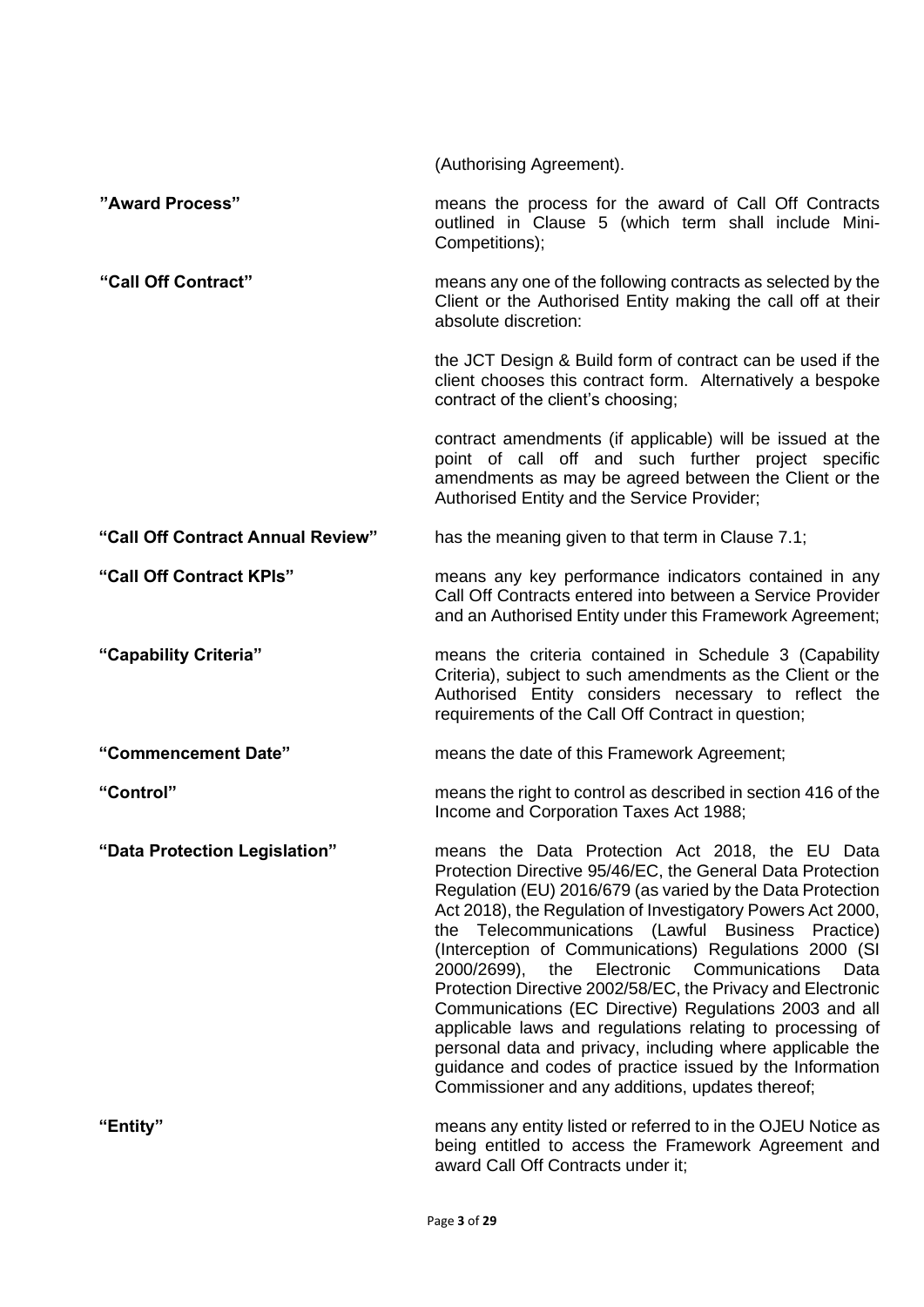| "Expiry Date"                   | means the fourth (4 <sup>th</sup> ) anniversary of the Commencement<br>Date;                                                                                                                                                                             |
|---------------------------------|----------------------------------------------------------------------------------------------------------------------------------------------------------------------------------------------------------------------------------------------------------|
| "EIR"                           | means the Environmental Information Regulations 2004<br>and any guidance and/or codes of practice issued by the<br>Information Commissioner in relation to such regulations;                                                                             |
| "First SEC Fee Date"            | has the meaning given to that term in Clause 27.1.1;                                                                                                                                                                                                     |
| "FOIA"                          | means the Freedom of Information Act 2000 and any<br>subordinate legislation made under that Act from time to<br>time, together with any guidance and/or codes of practice<br>issued by the Information Commissioner in relation to such<br>legislation; |
| "Framework Agreement"           | means this framework agreement and its schedules;                                                                                                                                                                                                        |
| "Framework Lots"                | means the Lots set out in Schedule 1 (Framework Lots);                                                                                                                                                                                                   |
| "Framework Objectives"          | has the meaning given in Clause 4;                                                                                                                                                                                                                       |
| "Framework Term"                | means the period commencing on the Commencement<br>Date and, subject to earlier termination in accordance with<br>the terms of this Framework Agreement, ending on the<br>Expiry Date;                                                                   |
| "Framework Quality Commitments" | means the quality commitments made by the relevant<br>Service Provider in its tender submission for the<br>Framework Agreement;                                                                                                                          |
| "Information"                   | has the meaning given under section 84 of the FOIA;                                                                                                                                                                                                      |
| "Lower Ranked Service Provider" | has the meaning given to that term in Clause 5.4.2;                                                                                                                                                                                                      |
| "Mini-Competition"              | means the procedure outlined in Clauses 5.5 to 5.10;                                                                                                                                                                                                     |
| "OJEU Notice"                   | means the OJEU notice for the Framework Agreement<br>published in the Official Journal of the European Union and<br>dated $\begin{bmatrix} 1 & 1 \\ 1 & 1 \end{bmatrix}$ .                                                                               |
| "Pricing Submission"            | means the relevant Service Provider's pricing submission<br>as contained in their tender submission for the Framework<br>Agreement;                                                                                                                      |
| "Projected Monthly Value"       | has the meaning given to that term in Clause 27.1.1;                                                                                                                                                                                                     |
| "Quality Submission"            | means the relevant Service Provider's quality submission<br>as contained in their tender submission for the Framework<br>Agreement;                                                                                                                      |
| "Relevant Authority"            | means any court with competent jurisdiction and any local,<br>national or supra-national agency, inspectorate, minister,<br>ministry, official or public or statutory person of the                                                                      |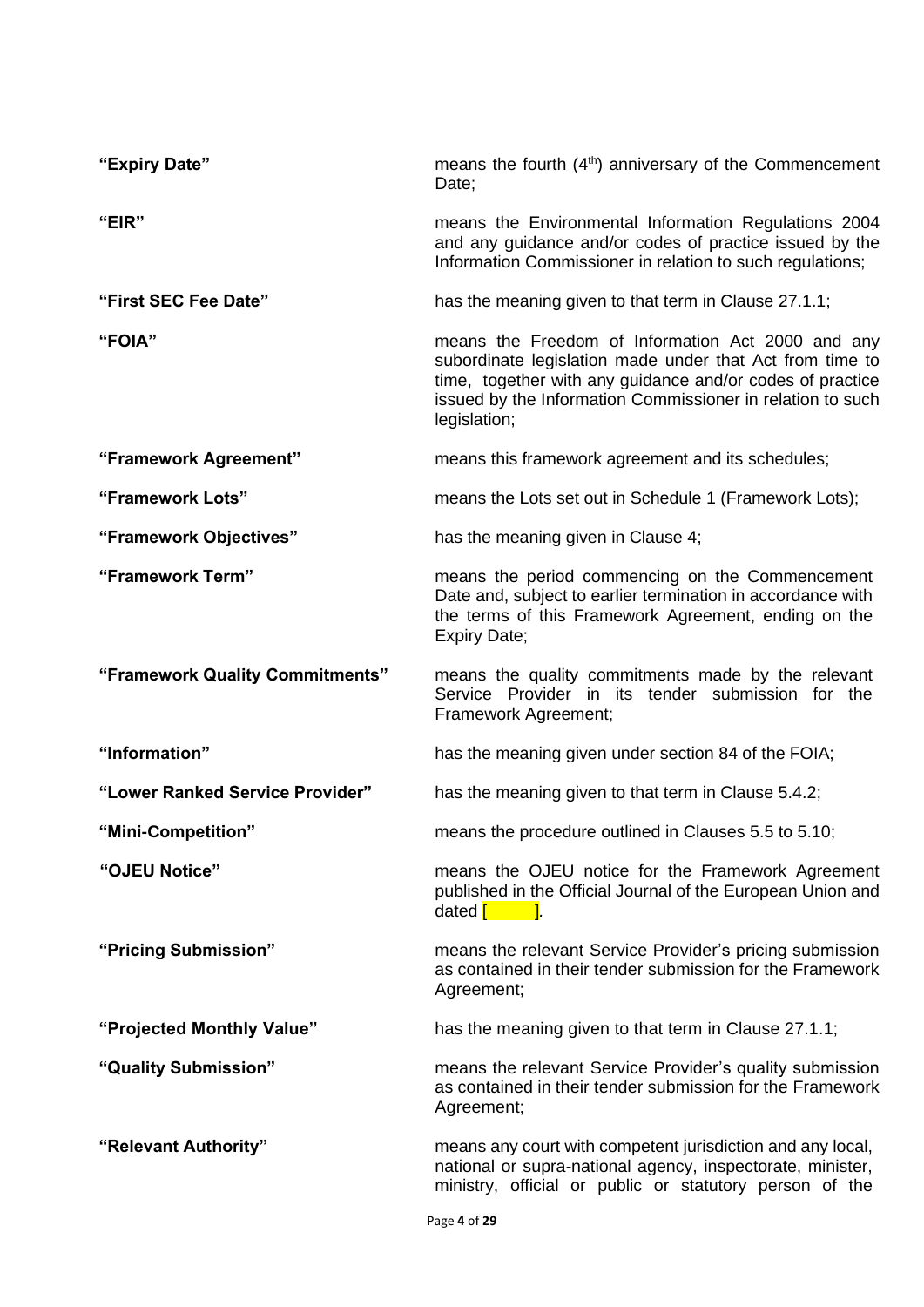government of the United Kingdom or of the European Union;

#### **"Relevant Fee Percentage"** means:

- (a) where the Call Off Contract in question has been awarded by an Authorised Entity that is full member of SEC, one and a half percent (1.5%); and
- (b) where the Call Off Contract in question has been awarded by an Authorised Entity that is a guest member of SEC, two percent (2%);
- **"Request for Information"** means a request for information or an apparent request under the Code of Practice on Access to Government Information, FOIA or the EIR;
- **"SEC"** means the social housing procurement consortium known as the South East Consortium, constituted by an agreement between its members, as may be varied from time to time;
- **"SEC Fees"** means the fees payable by a Service Provider to the Client in respect of each Call Off Contract awarded to that Service Provider under this Framework Agreement, as more particularly described in Clause 27;
- **"SEC Member"** means any full member or guest member of SEC from time to time;
- **"Services"** means the Services to be carried out by a Service Provider pursuant to a Call Off Contract as more specifically described in the relevant Call Off Contract;
- **"Service Provider"** means any one of those organisations listed in Schedule 1 (Framework Lots) of this Framework Agreement;
- **"Subsequent SEC Fee Date"** has the meaning given to that term in Clause 27.1.1;
- **"Subsidiary"** has the meaning given to it in section 1159 of the Companies Act 2006;
- **"Supply Chain"** means any and all persons engaged by a Service Provider, the Client or an Authorised Entity (as appropriate) in connection with a Call Off Contract with which the Service Provider, the Client or Authorised Entity (as appropriate) is involved;
- **"Suspension Notice"** means a notice issued pursuant to Clause 5.17, 7.9 or 27.9 (as the case may be)**;**
- **"Warning Notice"** means a notice issued pursuant to Clause 27.8;
- **"Working Days"** means Monday to Friday excluding public holidays.
	- Page **5** of **29**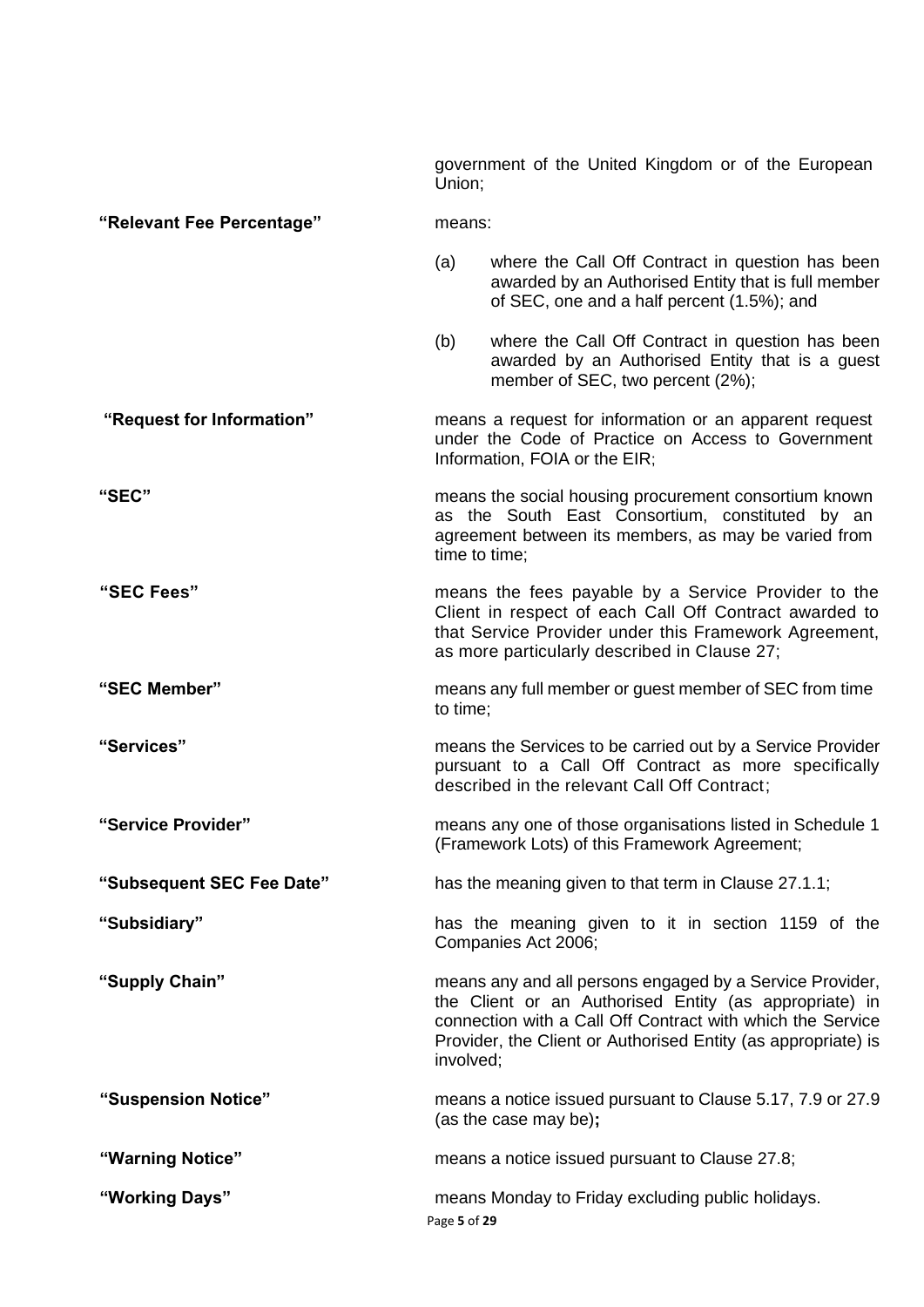- 2.2 References to Clauses and schedules are references to Clauses of and schedules to this Framework Agreement.
- 2.3 The provisions of the schedules are incorporated in this Framework Agreement.
- 2.4 Reference to the singular includes the plural and vice versa and references to any gender includes both genders.
- 2.5 References to a person includes any individual, firm, unincorporated association or body corporate.
- 2.6 The headings in this Framework Agreement are included for ease of reference only and shall not affect the interpretation or construction of this Framework Agreement.
- 2.7 Any reference to any statute or any section of any statute includes any statutory extension, amendment, modification, consolidation or re-enactment and any statutory instrument, order or regulation made under any statute for the time being in force.
- 2.8 A reference to specific standards, codes of practice, guidelines, rules and/or schemes shall be construed as including all amendments, modifications, supplements, re-drafts and/or substitutes.

# **2A AUTHORISING AGREEMENTS**

- 2A.1 The Client may, without the consent of the Service Providers, grant Entities the right to enter into Call Off Contracts pursuant to this Framework Agreement by entering into an Authorising Agreement with the particular Entity.
- 2A.2 The Client shall provide the Service Providers with written notification of any Entities it enters into Authorising Agreements with pursuant to Clause 2A.1 within fifteen (15) Working Days of the date of the Authorising Agreement.

## **3. COMMENCEMENT, APPOINTMENT AND DURATION**

- 3.1 Each Service Provider's appointment shall be governed by this Framework Agreement and any relevant Call Off Contract. Each Service Provider shall when requested by the Client or an Authorised Entity following the selection process set out in Clause 5, enter into a Call Off Contract for the carrying out of the relevant Services.
- 3.2 Subject to earlier termination in accordance with its terms, this Framework Agreement shall commence on the Commencement Date and shall continue until the Expiry Date.
- 3.3 Notwithstanding any other provision of this Framework Agreement to the contrary, neither the Client nor any Authorised Entity is obliged to enter into any Call Off Contracts with any Service Provider during the Framework Term and neither the Client nor any Authorised Entity shall be liable for any loss of profits, loss of contracts or other costs or losses suffered or incurred by a Service Provider as a result of that Service Provider not being awarded one or more Call Off Contracts during the Framework Term.

## **4. FRAMEWORK OBJECTIVES**

- 4.1 The Framework Objectives are as follows:
	- 4.1.1 team-working and consideration for others, including quality and diversity considerations where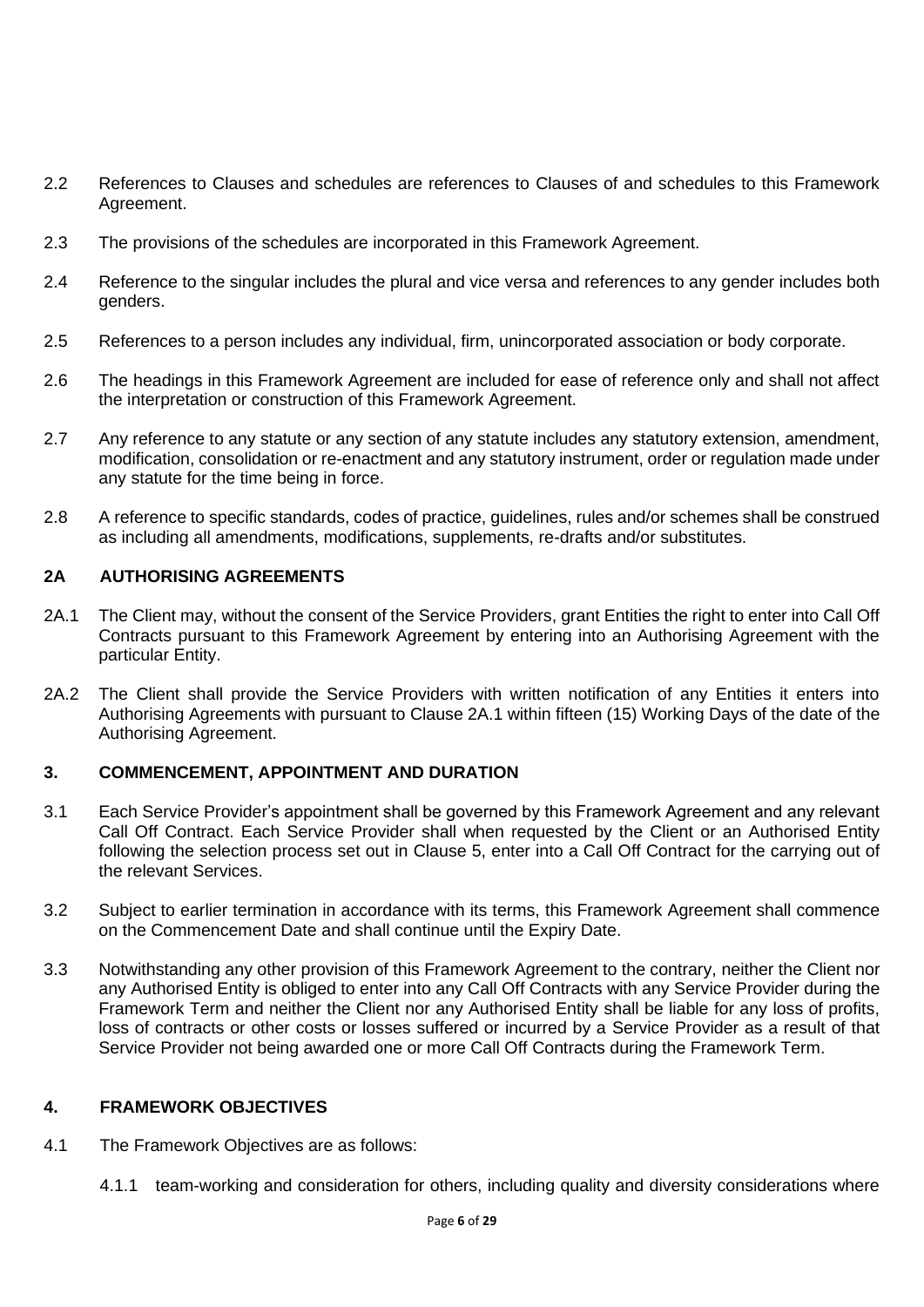appropriate;

- 4.1.2 to engage in alliancing with the Client and Authorised Entities as and when agreed;
- 4.1.3 improvements in environmental performance, sustainability and reductions in environmental impact;
- 4.1.4 to actively promote the Framework Agreement to the market and potential users;
- 4.1.5 high levels of resident satisfaction;
- 4.1.6 the development and implementation of training programs, apprenticeships and community initiatives;
- 4.1.7 supporting local sustainability and community initiatives;
- 4.1.8 the avoidance of disputes;
- 4.1.9 the timely and fair payment of all suppliers and sub-contractors by the Service Providers;
- 4.1.10 the Client's and the Authorised Entities' satisfaction with the performance of the Service Providers;
- 4.1.11 to work in a spirit of continuous improvement to continually improve value for money, quality and best value;
- 4.1.12 to consider and adopt any efficiency initiatives the Client or any Authorised Entities may bring to the attention of Service Providers and to apply the methodology of value engineering; and
- 4.1.13 to embrace and put forward new technologies, products and practices in the provision of the Services.

## **5. SELECTION AND APPOINTMENT OF SERVICE PROVIDERS TO CARRY OUT CALL OFF CONTRACTS**

## **5.1 – 5.5 not used in this framework**

## **Mini-Competition**

- 5.6 If the Client or an Authorised Entity wishes to award a Call Off Contract by way of a Mini-Competition, the Client or the Authorised Entity shall identify the Service Providers appointed to the relevant Framework Lot who are capable of carrying out the particular Call Off Contract (excluding any Service Provider(s) that are suspended from participating in the Award Process pursuant to Clause 5.17, 7.9 or 27.9) and shall invite those Service Providers to take part in a Mini-Competition.
- 5.7 Each Service Provider acknowledges that the Client or the Authorised Entity may apply the Capability Criteria to determine which Service Providers are capable of carrying out the Call Off Contract for the purposes of Clause 5.6, and are therefore to be invited to participate in the Mini-Competition.
- 5.8 The invitation to take part in a Mini-Competition shall:
	- 5.8.1 be issued in writing;
	- 5.8.2 explain whether the Mini-Competition is to comprise of written tender / selection proposals by the Service Providers, site visits, interviews or presentations or a combination of any of these things;
	- 5.8.3 where the Mini-Competition is to involve the submission of written tender proposals by the Service Providers, specify a fixed time limit for submission of such proposals, such time limit being of sufficient duration to allow proposals to be submitted, taking into account factors such as the complexity of the Services in question, the nature of the Client's or the Authorised Entity's requirements and the time needed to compile and submit proposals;
	- 5.8.4 set out out the evaluation criteria on which tenders submitted pursuant to the Mini-Competition will be assessed, which shall be based on the Mini-Competition Evaluation Criteria set out in Schedule 4 with such amendments as the Client or the Authorised Entity may stipulate to reflect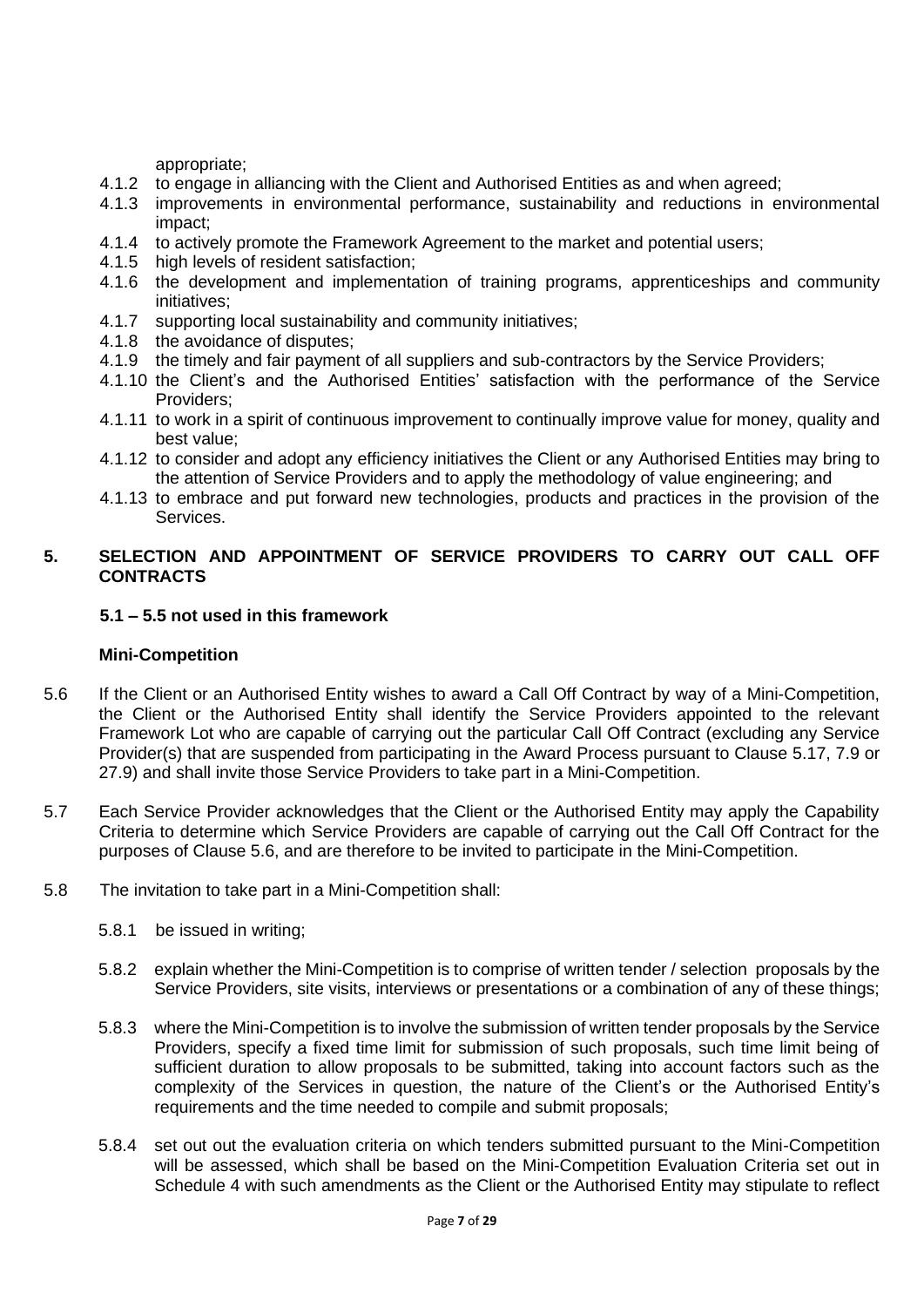the requirements of the Call Off Contract in question; and

- 5.8.5 contain a copy of the form of Call Off Contract that will be entered into with the successful Service Provider.
- 5.9 When invited by the Client or an Authorised Entity to participate in a Mini-Competition, the Service Provider shall provide written confirmation to the party carrying out the tender as to whether or not it wishes to participate.
- 5.10 Each Service Provider shall be responsible for any costs it incurs in participating in a Mini-Competition and acknowledges and agrees that neither the Client nor any Authorised Entity shall have any liability for such costs under any circumstances.
- 5.11 The Mini-Competition will be assessed on the basis of the evaluation criteria set out in the invitation and all Service Providers participate in the Mini-Competition will be informed of the outcome of that evaluation.

## **Issue of a Call Off Contract**

- 5.12 As soon as possible following any selection of a Service Provider whether by Mini-competition, the Client or the Authorised Entity shall issue a Call Off Contract to the successful Service Provider.
- 5.13 Upon the issue of any Call Off Contract, the Service Provider shall execute and return the relevant Call Off Contract to the Client or the Authorised Entity within ten (10) Working Days of receipt of the same or such longer period as the Client or the Authorised Entity may specify.
- 5.14 Should the Service Provider fail to comply with its obligation in Clause 5.13 above, the Service Provider shall be deemed to have declined the offer to enter into the Call Off Contract and the Client or the Authorised Entity may recommence the selection process under this Clause 5.
- 5.15 Once appointed to carry out Services under a Call Off Contract, the Service Provider shall carry out those Services in accordance with the terms of the Call Off Contract.

## **Inconsistency between terms of a Call Off Contract and this Framework Agreement**

5.16 The terms of this Framework Agreement will supplement and complement the terms of any Call Off Contract. However, in the event of any conflict or discrepancy between the terms of a Call Off Contract and the terms of this Framework Agreement the terms of the relevant Call Off Contract will prevail.

#### **Suspension from Award Process due to financial standing concerns**

- 5.17 If at any time during the Framework Term:
	- 5.17.1 a Service Provider's Creditsafe score is less than 30; and/or
	- 5.17.2 any aspect of the Service Provider's financial standing falls below the minimum levels and requirements set out in the selection questionnaire for the Framework Agreement;

the Client may issue the Service Provider with a notice (a **"Suspension Notice"**) confirming that the Service Provider shall be suspended from participating in the Award Process until such time as:

5.17.3 the Service Provider regains a Creditsafe score of 30 or above and/or the relevant aspect(s) of its financial standing has been restored to a level which meet the minimum levels and requirements set out in the selection questionnaire for the Framework Agreement; or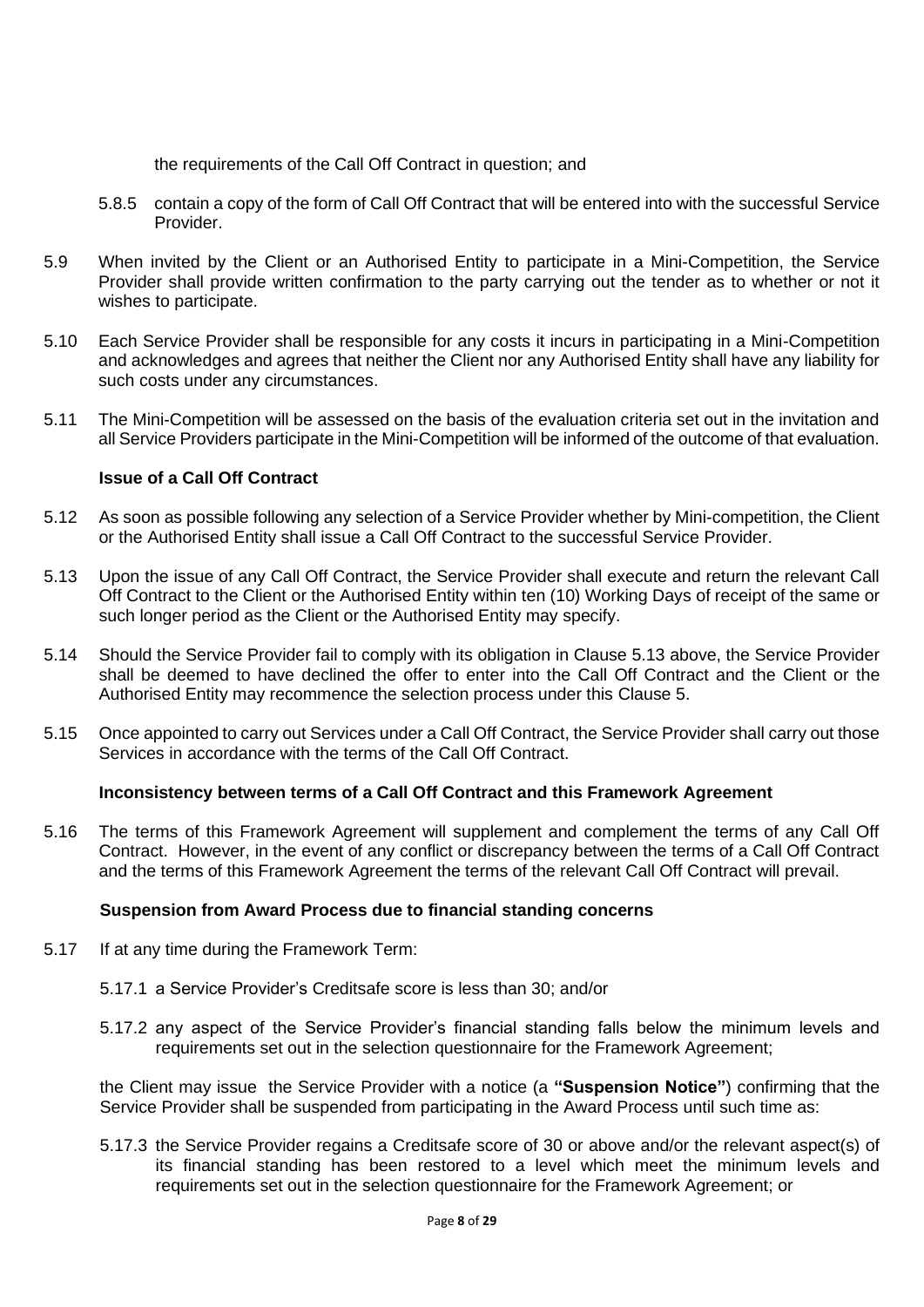5.17.4 the Service Provider is able to demonstrate to the Client's reasonable satisfaction via other means that it is of sufficient financial standing to carry out the Services that may be required if it under this Framework Agreement, notwithstanding the fact that it has a Creditsafe score of less than 30 and/or an aspect of its financial is below the minimum levels and requirements set out in the selection questionnaire,

and the Service Provider shall be so suspended.

## **6. PRICE**

- 6.1 The price payable to Service Providers for the carrying out of Services pursuant to Call Off Contracts will be calculated by reference to the rates and prices set out in the particular Service Provider's Pricing Submission subject to:
	- 6.1.1 any refinements that are necessary to reflect the particular requirements of the Call Off Contract in question; and/or
	- 6.1.2 any reduction that may be offered and agreed pursuant to a Mini-Competition

## **7. PEFORMANCE REVIEW**

### **Call Off Contract Annual Review**

- 7.1 The Client shall undertake an annual review of each Service Provider's performance under each Call Off Contract awarded to the particular Service Provider under this Framework Agreement in accordance with and subject to the remaining provisions of this Clause 7 (a **"Call Off Contract Annual Review"**).
- 7.2 The Client will not undertake a Call Off Contract Annual Review in respect of a Call Off Contract if:
	- 7.2.1 the relevant Authorised Entity has confirmed that it does not want the review to take place; and/or
	- 7.2.2 the Framework Term has expired (or is due to expire) prior to the date of the proposed review.
- 7.3 The purpose of each Call Off Contract Annual Review shall be to review the particular Service Provider's performance under the relevant Call Off Contract against the Framework Quality Commitments in the immediately preceding twelve (12) month period. Each annual review shall be attended by representatives of the Client, the Service Provider and the Authorised Entity in question.
- 7.4 Each Service Provider shall provide the Client with such assistance and information as it may reasonably require to enable it to carry out a Call Off Contract Annual Review pursuant to Clause 7.3.
- 7.5 Without limitation to the generality of Clause 7.4, each Service Provider shall provide the Client and the relevant Authorised Entity with details of its performance against the Framework Quality Commitments in the previous twelve (12) months by no later than ten (10) Working Days prior to the date of the Call Off Contract Annual Review, together with such information as the Client may reasonably require in connection with the same.
- 7.6 If it is determined by the Client (acting reasonably) at a Call Off Contract Annual Review that the Service Provider has failed to achieve one or more of the Framework Quality Commitments in the period to which the review relates the Client shall issue the Service Provider with a notice containing details of such failure(s) within ten (10) Working Days of the date of the review (such notice be copied to relevant Authorised Entity).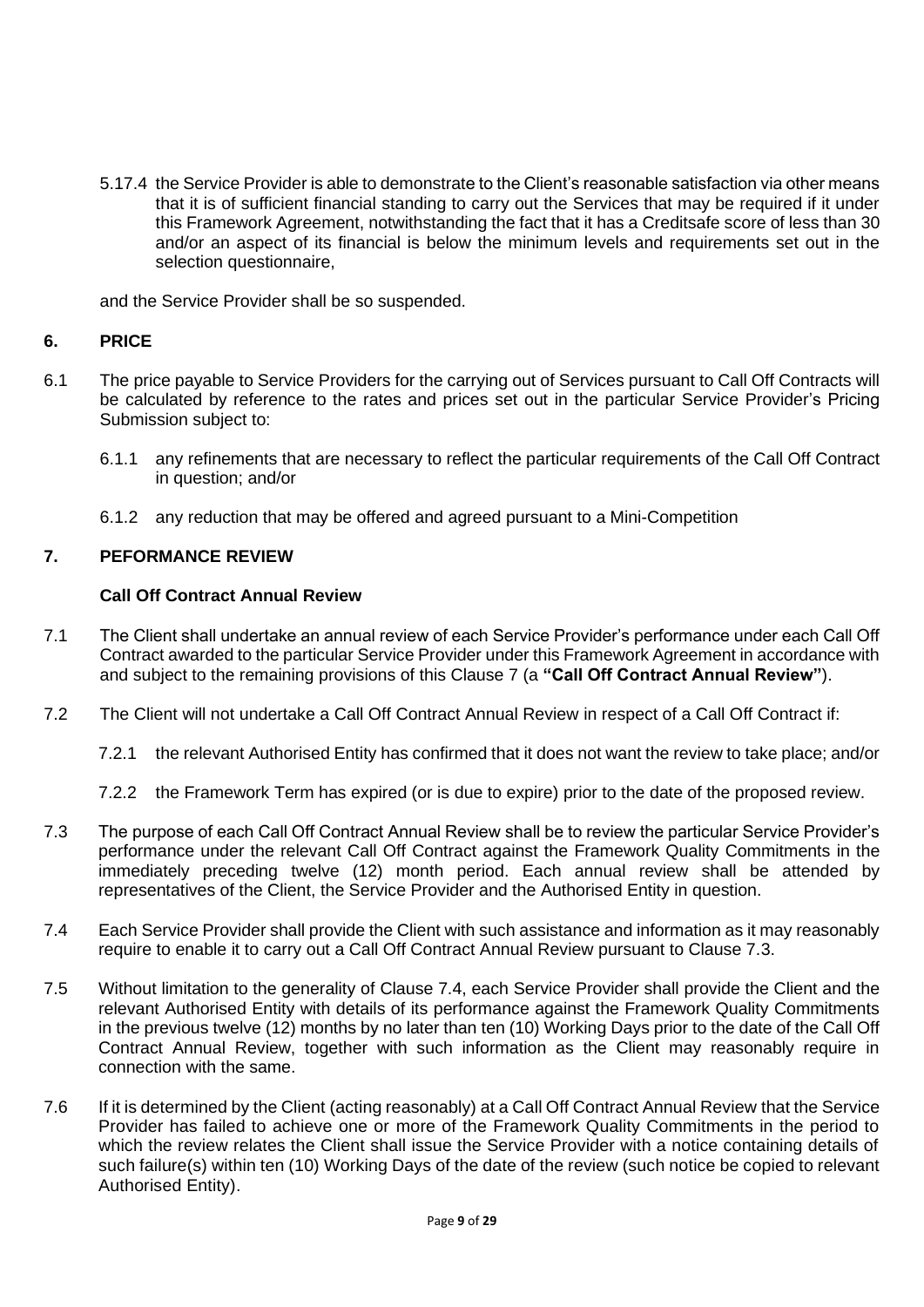- 7.7 The Service Provider shall, within ten (10) Working Days of the date of the notice given under Clause 7.6, issue to the Client and the Authorised Entity its proposals for how intends to rectify the failures set out in the notice within a three (3) month period (or a shorter period, as reasonably determined by the Client) from the date of the Call Off Contract Annual Review (the **"Action Plan"**).
- 7.8 The Client and the Service Provider acknowledge that the Authorised Entity shall monitor the Service Provider's compliance with the Action Plan and shall provide the Service Provider and the Client with a report in relation to the same within three (3) months of the date of the relevant Call Off Contract Annual Review. The Service Provider shall promptly provide the Authorised Entity with such information and assistance as the Authorised Entity may reasonably require to enable it to monitor the Service Provider's compliance with the Action Plan and prepare the report referred to in this Clause 7.8.
- 7.9 If the report referred to in Clause 7.8 shows that the Service Provider has failed to comply with the Action Plan (and such failure was not caused directly by the Authorised Entity), the Client may issue the Service Provider with a notice (a **"Suspension Notice"**) which shall:
	- 7.9.1 specify the failure(s) in question;
	- 7.9.2 set out the timescale within which the Service Provider is required to rectify the failure(s); and
	- 7.9.3 confirm that the Service Provider shall be suspended from participating in the Award Process until such time as the Service Provider has rectified the failure(s) to the Client's and the Authorised Entity's reasonable satisfaction,

and the Service Provider shall be so suspended.

- 7.10 If the Service Provider remedies the failure(s) set out in the Suspension Notice to the Client's and the Authorised Entity's reasonable satisfaction within the timescales set out in the Suspension Notice, the Suspension Notice shall be lifted.
- 7.11 If the Service Provider fails to remedy the failure(s) set out in the Suspension Notice to the Client's and the Authorised Entity's reasonable satisfaction within the timescales set out in the Suspension Notice (and such failure was not caused directly by the Authorised Entity), the Client may either, in its absolute discretion:
	- 7.11.1 grant the Service Provider an additional period of time to remedy the failure(s) in question; or
	- 7.11.2 terminate the Service Provider's appointment to this Framework Agreement by notice in writing having immediate effect.
- 7.12 The provisions of Clauses 7.10 and 7.11 shall apply *(mutatis mutandis)* in respect of any additional period of time the Service Provider is given to remedy the failure(s) in question under Clause 7.11.1.

# **8. CONTINUOUS IMPROVEMENT AND CO-OPERATION**

## **Commitment to seek Continuous Improvement**

- 8.1 The Service Providers shall, throughout the Framework Term, look for and seek to achieve continuous improvement in the quality and carrying out of the Services.
- 8.2 The Client, Authorised Entities and the Service Providers shall consider and seek to agree such incentives, additional to those described in this Framework Agreement, as may be appropriate to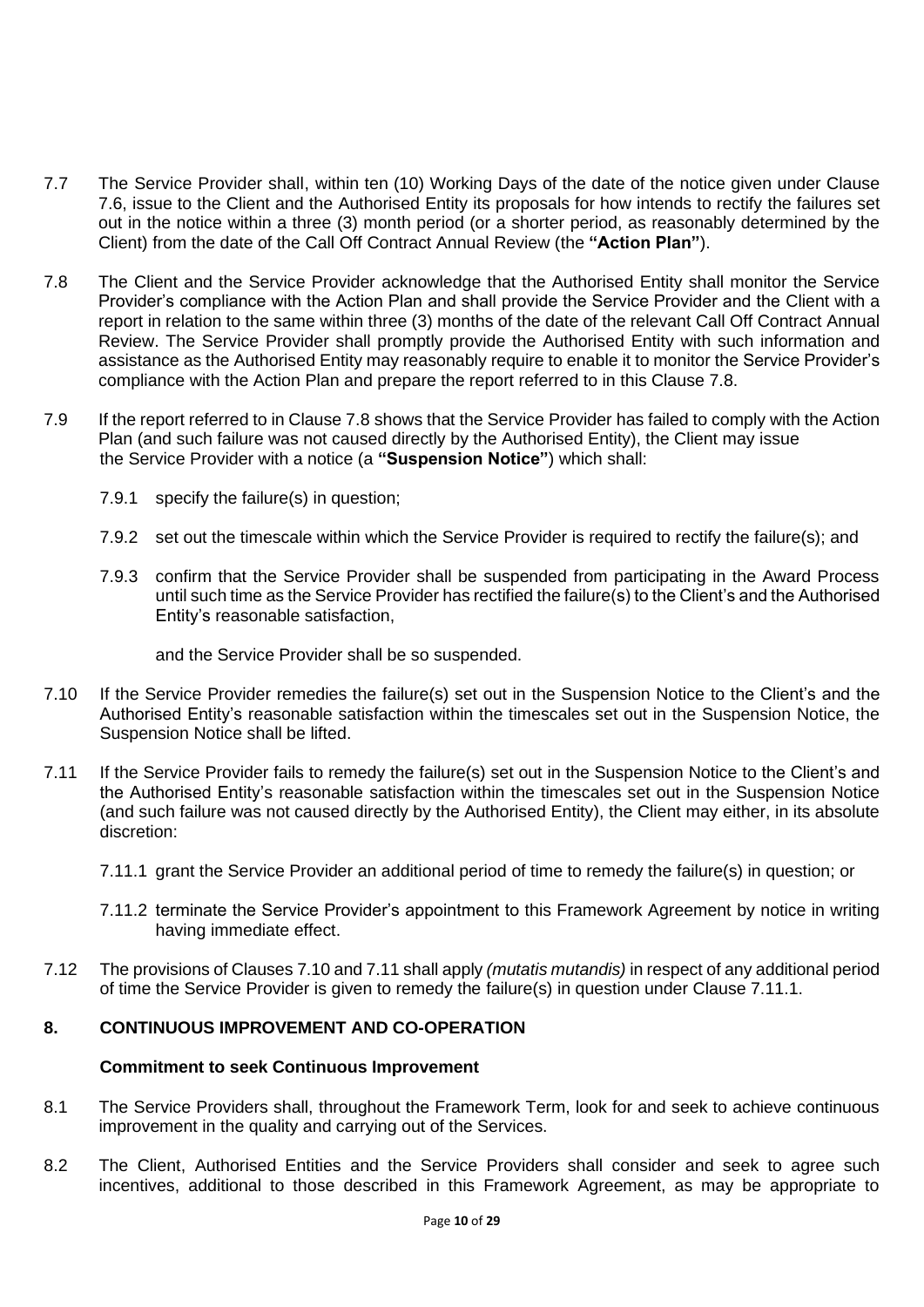encourage the Service Providers to maximise their efforts pursuant to this Framework Agreement and any Call Off Contract.

## **Meetings and Annual Review Forum**

- 8.3 The Service Providers shall attend all meetings as may be necessary for the proper carrying out of the Call Off Contracts.
- 8.4 Without prejudice to the generality of Clause 8.3, twelve (12) months after the Commencement Date and every twelve (12) months thereafter until the end of the Framework Term, the Client may convene a meeting with such other Authorised Entities and such Service Providers as the Client may specify by giving such persons not less than five (5) Working Days' notice in writing to:
	- 8.4.1 share experience and lessons learnt from completed Call Off Contracts;
	- 8.4.2 identify areas of success or areas for improvement in the successful carrying out of the Services and the achievement of the Framework Objectives;
	- 8.4.3 share knowledge and experience in the pursuit of continuous improvement of the Services; and
	- 8.4.4 publish details of each workload of each Service Provider to ensure transparency of information.

### **No Delay**

8.5 In all matters relating to the Services, including without limitation any required notice, request, submission, decision, consent, approval, comment, valuation, agreement, opinion, instruction and other communication and activity the Service Providers shall act reasonably and without delay.

## **9. INFORMATION SHARING**

- 9.1 Subject to Clause 9.2, if a Service Provider has in its possession any knowledge or information that is or would be of assistance to the Client or an Authorised Entity in connection with a Call Off Contract, then the Service Provider shall promptly volunteer and share such knowledge or information with the Client or Authorised Entity without the need to be asked for such knowledge or information and irrespective of whether the Service Provider is contractually obliged to share such knowledge or information under any Call Off Contract that may have been entered into pursuant to this Framework Agreement.
- 9.2 A Service Provider shall not be required to volunteer or share knowledge or information pursuant to Clause 9.1 which the Service Provider is legally and/or contractually prohibited from disclosing.

#### **10. SUPPLY CHAIN MANAGEMENT**

- 10.1 The Service Providers shall in carrying out their obligations under this Framework Agreement and any Call Off Contract:
	- 10.1.1 adhere to and cooperate in achieving the Framework Objectives;
	- 10.1.2 use their reasonable endeavours to ensure that all members of their respective Supply Chains adhere to and cooperate in achieving the Framework Objectives; and
	- 10.1.3 work cooperatively with the members of the Client's and the Authorised Entities' Supply Chains with a view to achieving the Framework Objectives.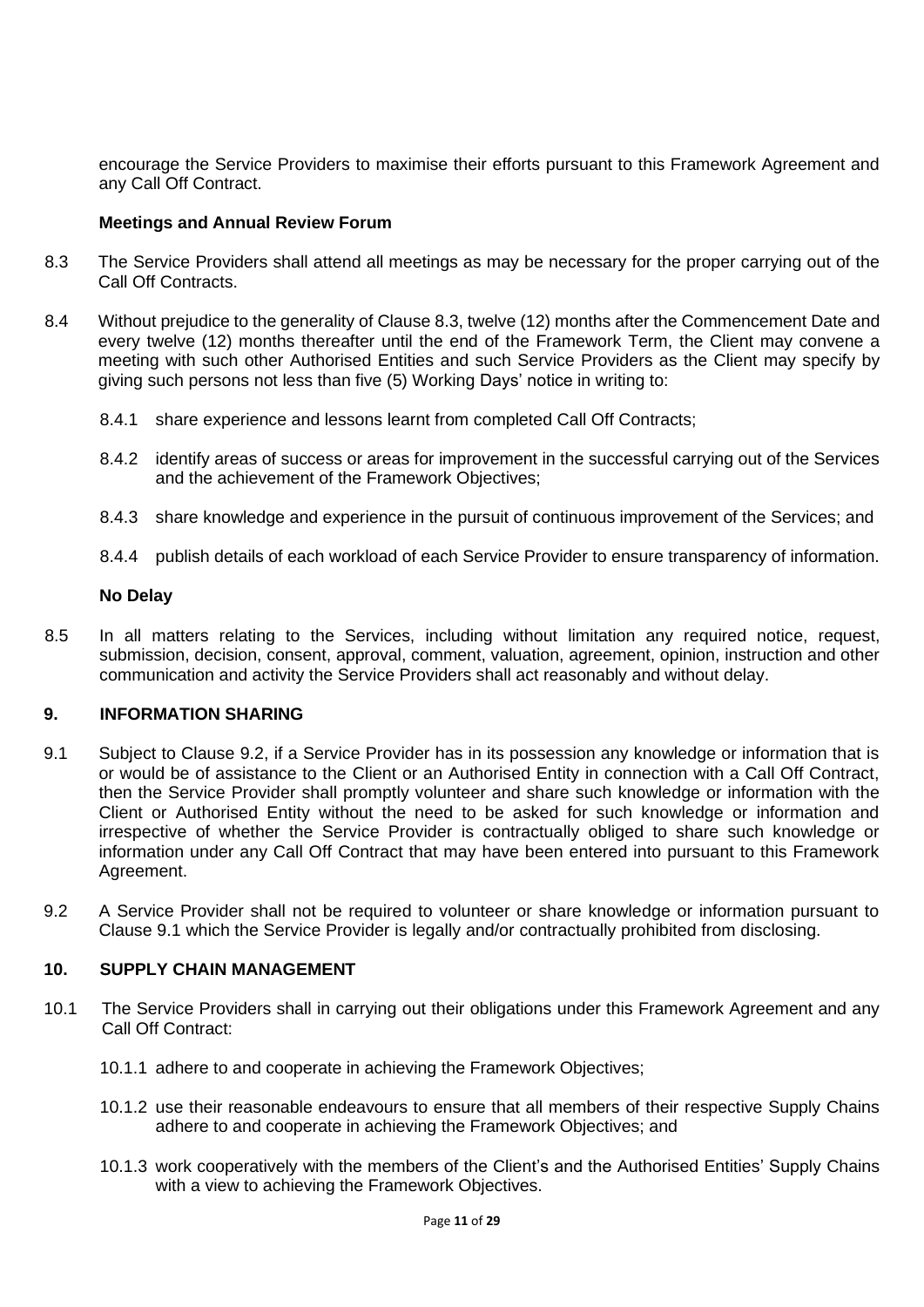# **11. HEALTH AND SAFETY**

The Client, the Authorised Entities and the Service Providers shall work together and individually within their agreed roles, responsibilities and expertise and in accordance with this Framework Agreement to achieve the highest possible standards of health and safety in all activities forming part of the Services.

## **12. GENERAL OBLIGATIONS & WARRANTIES**

- 12.1 Each Service Provider warrants (and where relevant undertakes) to the Client that:
	- 12.1.1 it has full power and authority and all necessary consents to enter into and to perform its obligations under this Framework Agreement and any other agreements to which it is a party and which are to be entered into under or in connection with this Framework Agreement;
	- 12.1.2 no litigation, arbitration, adjudication, dispute or administrative proceeding has been commenced, is pending or to its knowledge is threatened against the Service Provider, and no judgment or award has been given or made or is pending against it, which:
		- (i) in any way questions its power or authority to enter into or perform its obligations under this Framework Agreement or any other agreements to which it is a party and which are to be entered into under or in connection with this Framework Agreement; or
		- (ii) may have a material adverse effect on its ability to perform its obligations under this Framework Agreement or any other agreements to which it is a party and which are to be entered into under or in connection with this Framework Agreement;
	- 12.1.3 all information, representations and other matters of fact communicated in writing to the Client or to its agents, advisers or employees, by or on behalf of the Service Provider, in its selection questionnaire or tender submission for the Framework Agreement, or otherwise in respect of this Framework Agreement, were when given and remain, as at the date of this Framework Agreement, true, complete and accurate in all material respects (save to the extent that they have been superseded by subsequent communications in writing to the Client or the relevant agents, advisers or employees); and
	- 12.1.4 every consent, authorisation, certificate, licence, or approval of, or registration with, or declaration to, any Relevant Authority required to authorise, or required in connection with the execution, delivery, validity, enforceability or admissibility in evidence of, this Framework Agreement or the performance by the Service Provider of its obligations under this Framework Agreement has been or will within any applicable period be obtained or made and is, or will when obtained be, in full force and effect, and there has been no material default in the observance of the conditions or restrictions (if any) imposed in, or in connection with, any of them.
- 12.2 The rights and remedies of the Client in relation to any misrepresentation or breach of warranty (or other provision of this Framework Agreement) on the part of the Service Provider shall not be prejudiced by any investigation by or on behalf of the Client into the affairs of the Service Provider, by the performance of this Framework Agreement or by any other act or thing which may be done or omitted to be done by the Client under this Framework Agreement and which would or might, but for this Clause 12.2, prejudice such rights and remedies.

# **13. ASSIGNMENT AND SUBCONTRACTING**

13.1 The rights of the Service Providers under this Framework Agreement are personal and the Service Providers shall not, without the prior written consent of the Client, assign, transfer or subcontract any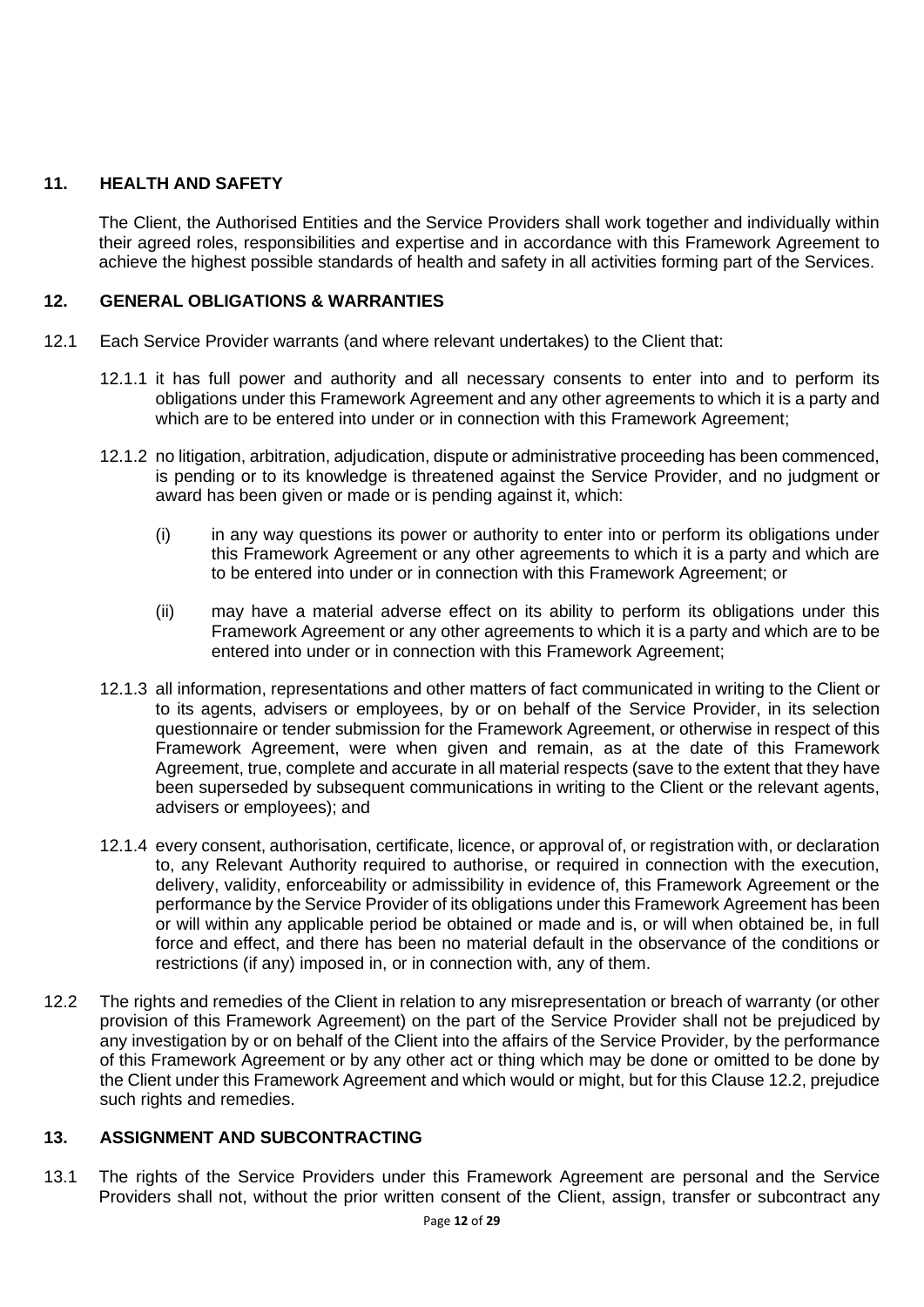rights and/or obligations under this Framework Agreement to any party.

13.2 The Client and Authorised Entities may at any time assign, novate, charge or transfer their interest in this Framework Agreement and/or any rights arising under it to any party on written notice to the Service Providers without the consent of the Service Providers being required. The Service Providers shall enter into all necessary documentation to give effect to such assignment, novation, charge or transfer.

## **14. TERMINATION**

## **The Client's Right to Terminate**

- 14.1 If a Service Provider:
	- 14.1.1 commits a material breach of the terms of this Framework Agreement or any Call Off Contract; or
	- 14.1.2 ceases to carry on its business, becomes insolvent, or has a liquidator, trustee in bankruptcy, receiver, manager, administrator or administrative receiver appointed in respect of its assets or (where the Service Provider is a partnership) those of any partner of the firm, or suffers any event analogous to any of the foregoing in any jurisdiction in which it is incorporated or resident; or
	- 14.1.3 becomes Controlled by a person or persons which do not Control it at the date of this Framework Agreement; or
	- 14.1.4 becomes a Subsidiary of a body of which it is not a Subsidiary at the date of this Framework Agreement,

the Client may terminate the appointment of the Service Provider under one or more Framework Lots by notice in writing having immediate effect.

- 14.2 Without affecting any other right or remedy available to it, the Client may terminate a Service Provider's appointment under one or more Framework Lots at any time, by giving written notice of termination to the Service Provider, that termination taking effect on the date of receipt of notice by the Service Provider or any later date as may be specified in the notice, if:
	- 14.2.1 this Framework Agreement has been subject to a substantial modification for the purposes of regulation 72 of the Public Contracts Regulations 2015 (the **"PCR 2015"**) which would have required a new procurement procedure in accordance with regulation 72(9) of the PCR 2015;
	- 14.2.2 the Service Provider has, at the Commencement Date, been in one of the situations referred to in regulation 57(1) of the PCR 2015, including as a result of the application of regulation 57(2) of the PCR 2015, and should therefore have been excluded from the procurement procedure for this Framework Agreement; or
	- 14.2.3 this Framework Agreement should not have been awarded to the Service Provider in view of a serious infringement of the obligations under the Treaty on European Union, the Treaty on the Functioning of the European Union (**"TFEU"**) and the Public Contracts Directive 2014/24/EU that has been declared by the Court of Justice of the European Union in a procedure under Article 258 of TFEU.

## **Service Provider's Right to Terminate**

14.3 A Service Provider may terminate its appointment under one or more Framework Lots following any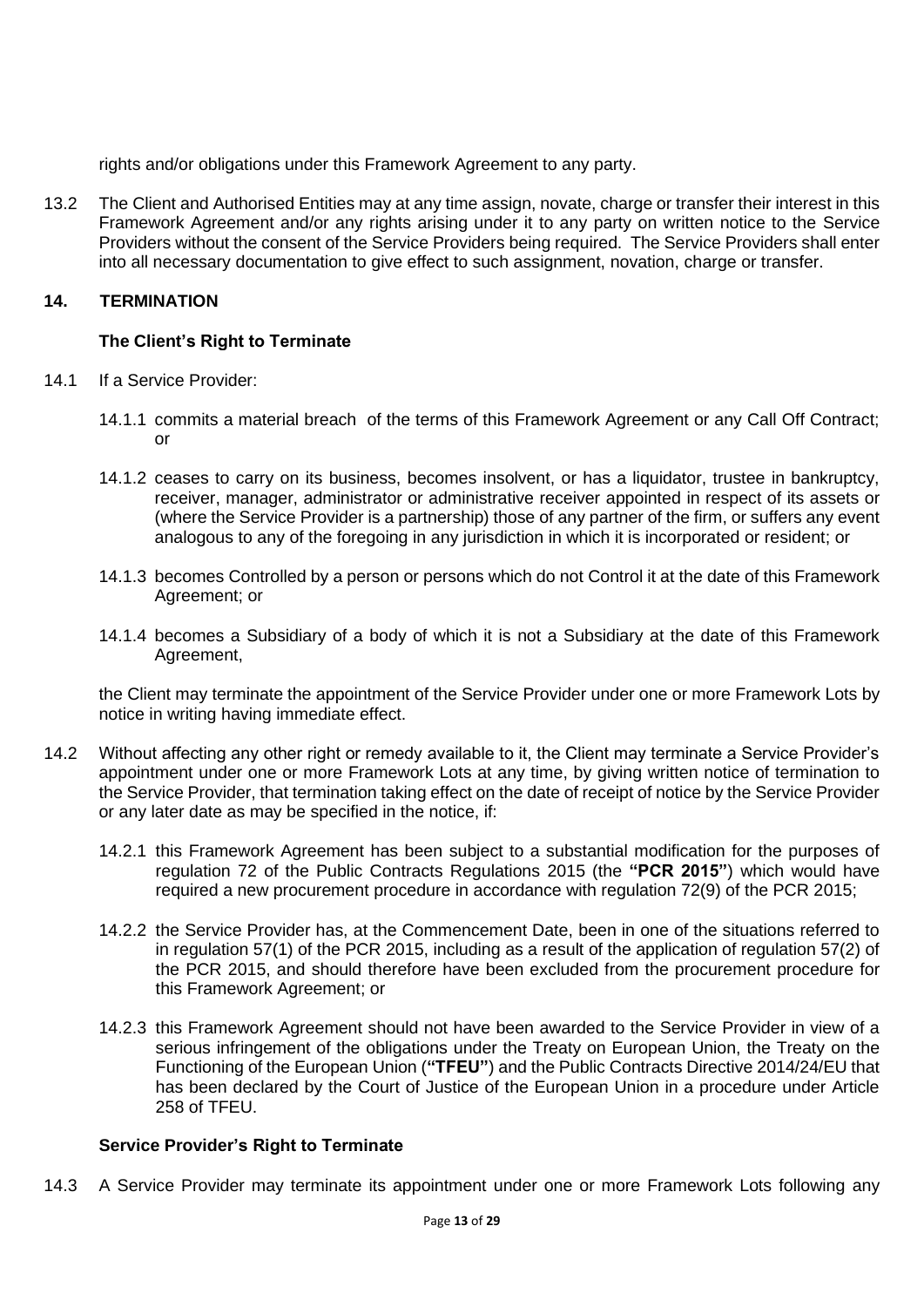breach of this Framework Agreement by the Client (other than a breach which is notified to, and remedied by the Client within fifteen (15) Working Days of the notice), or in the event of the Client ceasing to carry on its business.

## **General**

- 14.4 The termination of a Service Provider's appointment under one or more Framework Lots shall not automatically terminate any Call Off Contract entered into at or before the date of termination unless the reason for termination is also a ground for the termination of any such Call Off Contract.
- 14.5 Termination of the appointment of a Service Provider under one or more Framework Lots shall not affect the mutual rights and obligations of the relevant parties accrued at the date of termination and the ongoing rights and obligations of such parties as stated in this Framework Agreement.
- 14.6 Any Call Off Contract entered into during the Framework Term shall continue in full force and effect until its respective termination date, notwithstanding the termination or expiry of this Framework Agreement.
- 14.7 For the avoidance of doubt, the termination of a Service Provider's appointment under one Framework Lot shall not automatically terminate that Service Provider's appointment under any other Framework Lot unless expressly provided otherwise.

## **Obligations on Termination or Expiry**

- 14.8 On termination or expiry of this Framework Agreement, the Client, the Authorised Entities and the relevant Service Provider(s) shall promptly:
	- 14.8.1 return to the other relevant parties all documents and materials (and any copies) containing such parties' confidential information;
	- 14.8.2 erase all the other relevant parties' confidential information from its computer systems (to the extent possible); and
	- 14.8.3 on request, certify in writing to the other relevant parties that it has complied with the requirements of this Clause 14.8.

## **15. PROBLEM SOLVING, DISPUTE AVOIDANCE AND RESOLUTION**

- 15.1 As soon as a Service Provider, the Client or an Authorised Entity is aware of any difference or dispute with another arising out of, or in connection with, this Framework Agreement which does not fall to be dealt with under a Call Off Contract, they shall give notice to the other relevant party.
- 15.2 The relevant parties will endeavour to resolve any difference or dispute by direct negotiation in good faith and each such party will give serious consideration to a request by the other to refer a difference or dispute to mediation.
- 15.3 If any difference or dispute is not resolved in accordance with Clause 15.2 and provided that neither party has by reason of that difference or dispute exercised a right of termination under Clause 14 , then such dispute may be referred to conciliation or to mediation or to any other form of alternative dispute resolution as the parties may agree.
- 15.4 The procedures under Clause 15.1, 15.2 and 15.3 are without prejudice to a party's right to refer any difference or dispute to adjudication.
- 15.5 Any difference or dispute may be referred by a party to the courts of England and Wales.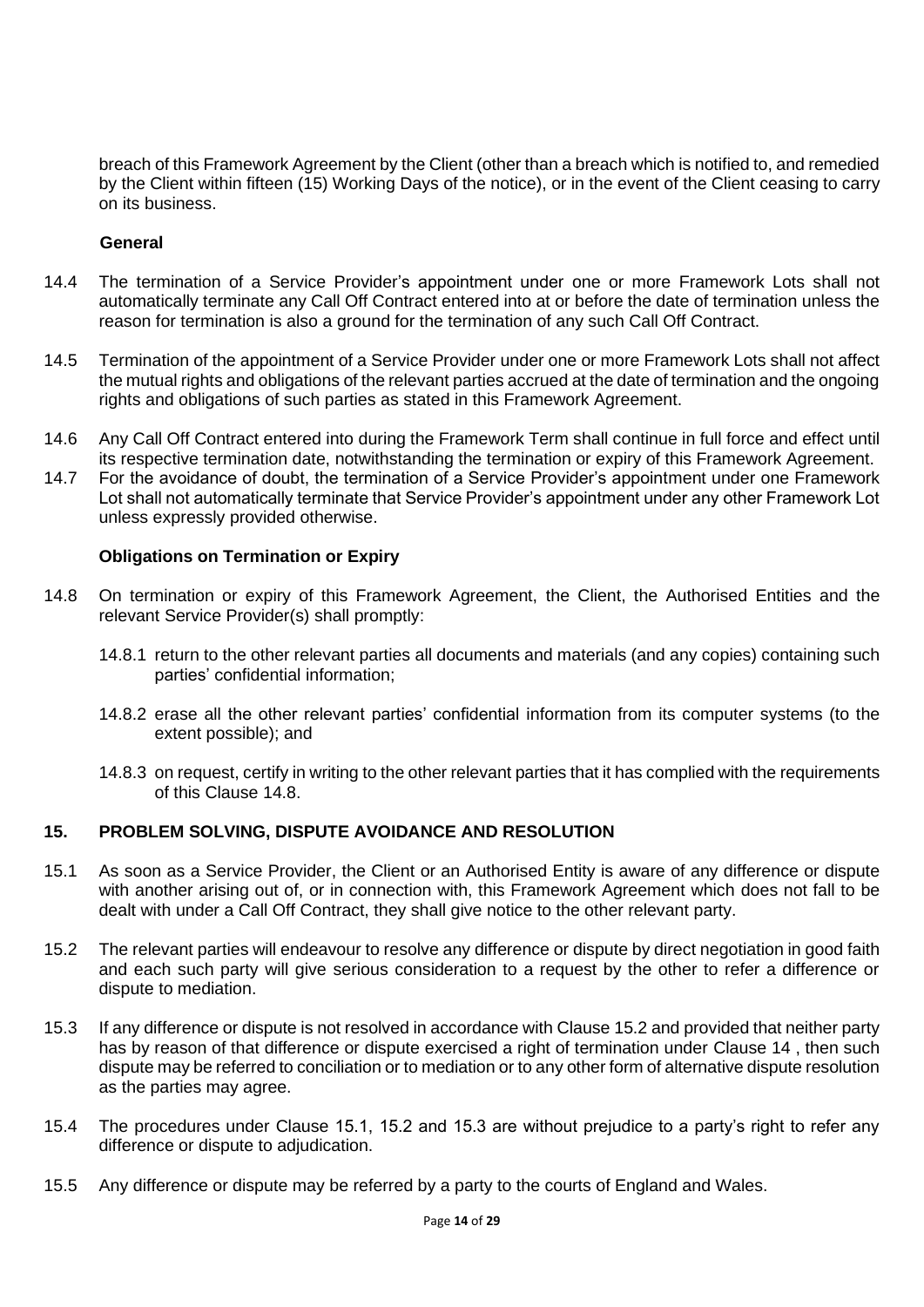# **16. NOTICES**

16.1 Any notice, request, instruction or other documentation to be given under this Framework Agreement shall be delivered or sent by first class post or by fax or electronic mail to the address of the recipient party set out in this Framework Agreement (or to such other address as that party may have notified the other relevant party for this purpose) and any such notice or other document shall be deemed to have been served, (if delivered) at the time of delivery or (if sent by post) upon the expiration of 48 hours after posting and (if sent by fax or electronic mail) upon transmission unless a notice of non-delivery is received within 2 hours after transmission.

## **17. FREEDOM OF INFORMATION**

- 17.1 The Service Providers acknowledge that the Client and the Authorised Entities may be subject to the requirements of the FOIA and the EIR and shall assist and co-operate with the Client or the Authorised Entity concerned to enable it to comply with its information disclosure obligations.
- 17.2 Each Service Provider shall and shall procure that its sub-contractors shall:
	- 17.2.1 transfer to the Client or the Authorised Entity all Requests for Information that it receives as soon as practicable and in any event within two (2) Working Days of receiving a Request for Information;
	- 17.2.2 provide the Client or the Authorised Entity with a copy of all Information in its possession, or power in the form that the Client or the Authorised Entity requires within five (5) Working Days (or such other period as the Client or the Authorised Entity may specify) of the Client's or the Authorised Entity's request; and
	- 17.2.3 provide all necessary assistance as is reasonably requested by the Client or the Authorised Entity to enable the Client or the Authorised Entity to respond to the Request for Information within the time for compliance set out in section 10 of the FOIA or regulation 5 of the EIR.
- 17.3 the Client or the Authorised Entity concerned shall be responsible for determining in its absolute discretion whether any Information is exempt from disclosure in accordance with the provisions of the FOIA or the EIR.
- 17.4 In no event shall a Service Provider respond directly to a Request for Information unless expressly authorised to do so by the Client or the relevant Authorised Entity.
- 17.5 Each Service Provider acknowledges that the Client and the Authorised Entities may, acting in accordance with the relevant codes of practice on the Discharge of the Functions of Public Authorities under Part 1 of the Freedom of Information Act 2000, be obliged to disclose Information without consulting or obtaining consent from the Service Provider or despite having taken the Service Provider's views into account.
- 17.6 Each Service Provider shall ensure that all Information is retained for disclosure and shall permit the Client and the Authorised Entities to inspect such records as requested from time to time.

## **18. CONFIDENTIALITY**

18.1 Subject to Clauses 9 and 17, the Client and the Service Providers shall keep secret and not disclose and shall procure that their employees and any subcontractors keep secret and do not disclose any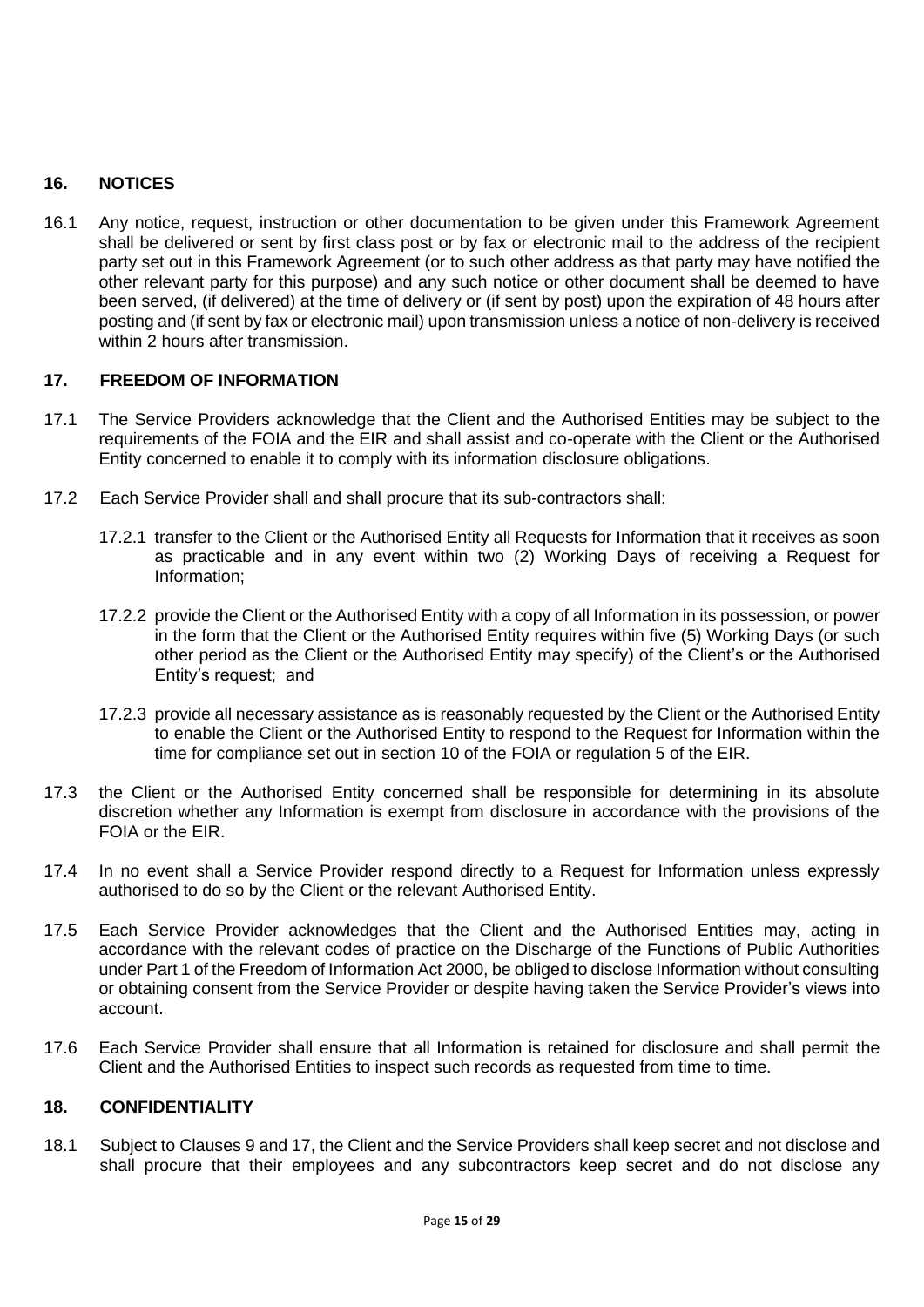information of a confidential nature obtained by them by reason of this Framework Agreement. This obligation shall not apply to information:

- 18.1.1 which is in the public domain or is trivial or cannot reasonably be considered to be confidential; or
- 18.1.2 which the Client is required to disclose as a matter of law or in discharge of its obligations of public accountability and freedom of information.
- 18.2 The Service Providers agree that the Client may supply information to the Authorised Entities who wish, or may wish to enter into a Call Off Contract with a Service Provider.
- 18.3 Each Service Provider undertakes to make no reference in any advertising or other promotional material to this Framework Agreement without the prior written consent of the Client.

### **19. NO AGENCY, PARTNERSHIP OR JOINT VENTURE**

Nothing contained in this Framework Agreement shall be construed as creating an agency, partnership or joint venture relationship between the Service Providers, the Client and the Authorised Entities.

## **20. APPLICABLE LAW**

This Framework Agreement shall be governed by the laws of England and Wales and shall be subject to the non-exclusive jurisdiction of the courts of England and Wales.

#### **21. SEVERANCE**

- 21.1 Any Clause or provision of this Framework Agreement which is held to be illegal or unenforceable (in whole or in part) under any enactment or rule of law shall no longer form part of this Framework Agreement.
- 21.2 In the event that a Clause or provision (or part of a Clause or part of a provision) is excluded under Clause 21.1 above the validity and enforceability of the remainder of this Framework Agreement shall not be affected.

#### **22. SURVIVAL OF CERTAIN CLAUSES**

The provisions of Clauses 2, 17, 18, 20, 21, 24 and 27 (and without limitation to the foregoing, any other provision of this Framework Agreement which by its terms is to be performed or observed notwithstanding termination or expiry, or which is either expressed to, or by implication is intended to survive termination or expiry) shall survive the termination or expiry of this Framework Agreement.

#### **23. COUNTERPARTS**

This Framework Agreement may be executed in any number of counterparts, all of which when taken together shall constitute one and the same instrument.

#### **24. DATA PROTECTION**

To the extent that compliance with this Framework Agreement involves a Service Provider processing personal data (such terms having the meanings given in the relevant Data Protection Legislation) that Service Provider shall comply with the relevant Data Protection Legislation in relation to that personal data.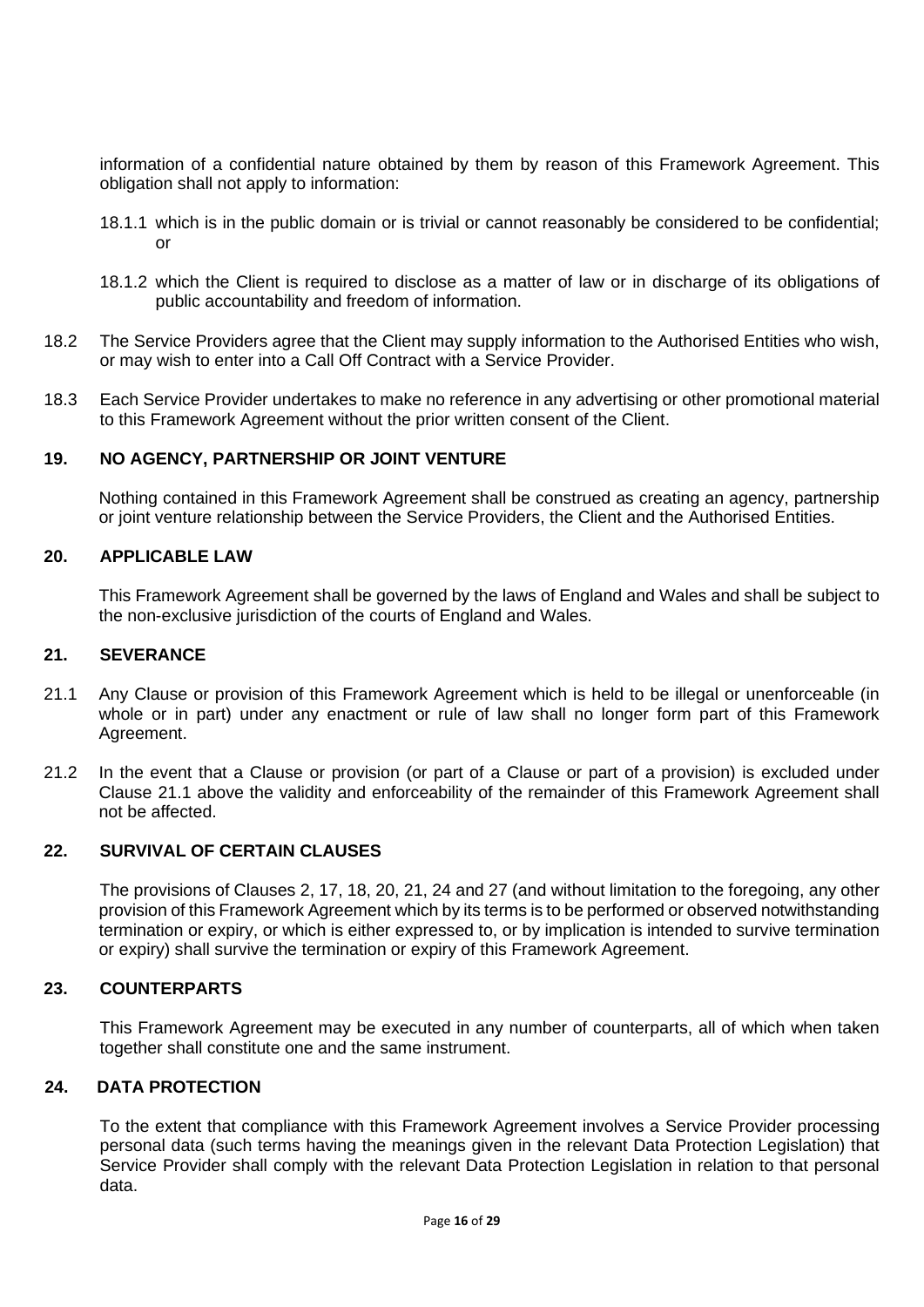## **25. TRAINING**

The Service Providers shall participate fully with the Client and the Authorised Entities in developing training programmes, packages and other associated employment related projects and, where applicable, in securing grants to support these initiatives.

## **26. RESIDENT CONSULTATION**

The Service Providers shall in relation to this Framework Agreement and any Call Off Contract when requested by the Client or an Authorised Entity, provide such information, co-operation and assistance as the Client or Authorised Entity may require to meet the Client's or the Authorised Entity's obligations under section 20 of the Landlord and Tenant Act 1985 and other related legislation.

## **27. SEC FEES**

27.1 Each Service Provider shall pay to the Client the SEC Fees payable in respect of each Call Off Contract awarded to it under this Framework Agreement in accordance with the provisions of this Clause 27.1:

### **Notification of Projected Value of a Call Off Contract**

- 27.1.1 Within five (5) Working Days of the commencement date of a Call Off Contract awarded to a Service Provider under this Framework Agreement, the Client shall provide the Service Provider with a notification which confirms the following:
	- (i) the projected total value of the Call Off Contract and the projected monthly value of such Call Off Contract, in both cases excluding VAT. For the avoidance of doubt, the projected monthly value for this purpose shall be an amount equal to the total projected value divided by the number of months that the Call Off Contract is due to last for, disregarding the effect of any proposed retention (the **"Projected Monthly Value"**);
	- (ii) the **"First SEC Fee Date"** for the Call Off Contract which shall be the last day of the month following the commencement date of the Call Off Contract, or such other date as the Client may specify;

*By way of example, if the commencement date of a Call Off Contract is 27 January the First SEC Fee Date shall be 28 February.*

(iii) the **"Subsequent SEC Fee Date"** for the Call Off Contract, which shall be the last day of each subsequent month; and

*By way of example, if the First SEC Fee Date for the Call Off Contract is 28 February, the Subsequent SEC Fee Date shall be 31 March, 30 April and so on*

(iv) whether the Authorised Entity that has awarded the Call Off Contract is a full member or a guest member of SEC and, accordingly, the Relevant Fee Percentage that applies to that Call Off Contract.

## **Payment of SEC Fees due in respect of each Call Off Contract**

27.1.2 Within five (5) Working Days of: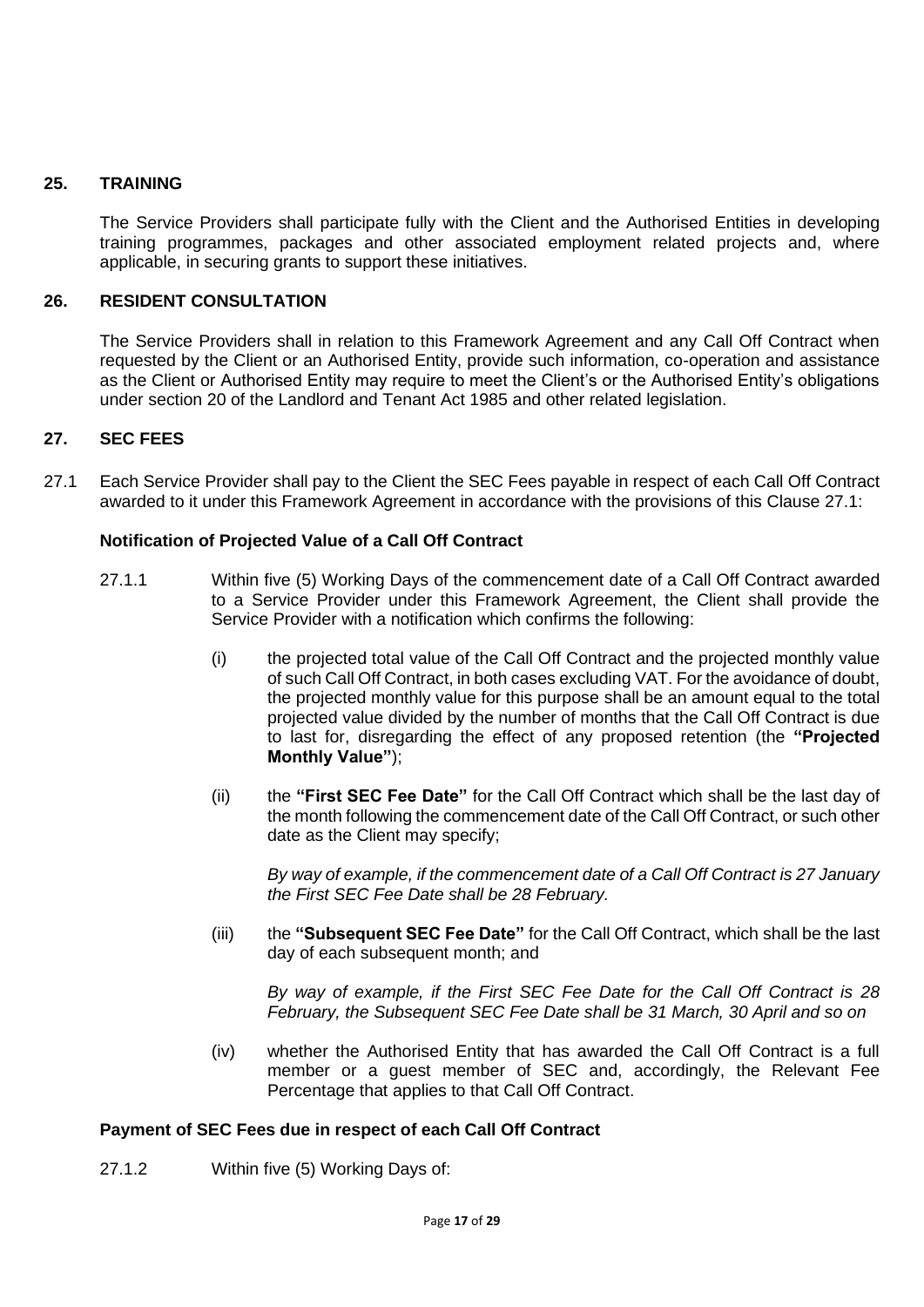- (i) the First SEC Fee Date for the Call Off Contract; and
- (ii) each Subsequent SEC Fee Date for the Call Off Contract

the Service Provider shall provide the Client with confirmation of the total amount invoiced by the Service Provider to the Authorised Entity pursuant to the terms of the Call Off Contract in the month immediately preceding the First SEC Fee Date or relevant Subsequent SEC Fee Date (as appropriate) (excluding any payments made in respect of VAT) (the **"Actual Monthly Amount"**), together with a copy of the relevant invoices and payment notices and such other information as the Client may require in connection with the same;

27.1.3 Within ten (10) Working Days of receipt of the confirmation and information referred to in Clause 27.1.2, the Client shall submit an invoice to the Service Provider for a fee equal to:

> the Actual Monthly Amount for the month in question multiplied by the Relevant Fee Percentage,

> and the Service Provider shall pay the fee stated in such invoice within thirty (30) calendar days of the date of the invoice;

27.1.4 In the event that the Service Provider fails to comply with its obligation under Clause 27.1.2 in relation to a particular month the Client shall, without prejudice to Clauses 27.1.5 and 27.1.6, be entitled to submit an invoice to the Service Provider for a fee equal to:

> the Projected Monthly Value of the Call Off Contract multiplied by the Relevant Fee Percentage,

> and the Service Provider shall pay the fee stated in such invoice within thirty (30) calendar days of the date of the invoice;

27.1.5 In the event that it transpires that the Actual Monthly Amount for the month in question was higher than the Projected Monthly Value of the Call Off Contract, the Client shall be entitled to submit an invoice to the Service Provider for a fee equal to:

> the difference between those amounts multiplied by the Relevant Fee Percentage, plus interest on such fee at a rate of 2% above the Bank of England base rate from time to time,

> and the Service Provider shall pay the amount stated in such invoice within thirty (30) calendar days of the date of the invoice;

- 27.1.6 For the avoidance of doubt, in the event that it transpires that the Actual Monthly Amount for the month in question was lower than the Projected Monthly Value of the Call Off Contract, the Service Provider shall not be entitled to reimbursement of any amount it has paid pursuant to Clause 27.1.4 or to any reduction in the amount of any invoice submitted by the Client under that Clause, nor shall it give the Service Provider any entitlement to exercise a right of set off in respect of any other invoices issued by the Client under this Clause 27.
- 27.1.7 The Client reserves the right to contact the Authorised Entity to verify the accuracy of any information and amounts provided by the Service Provider under Clause 27.1.2. This may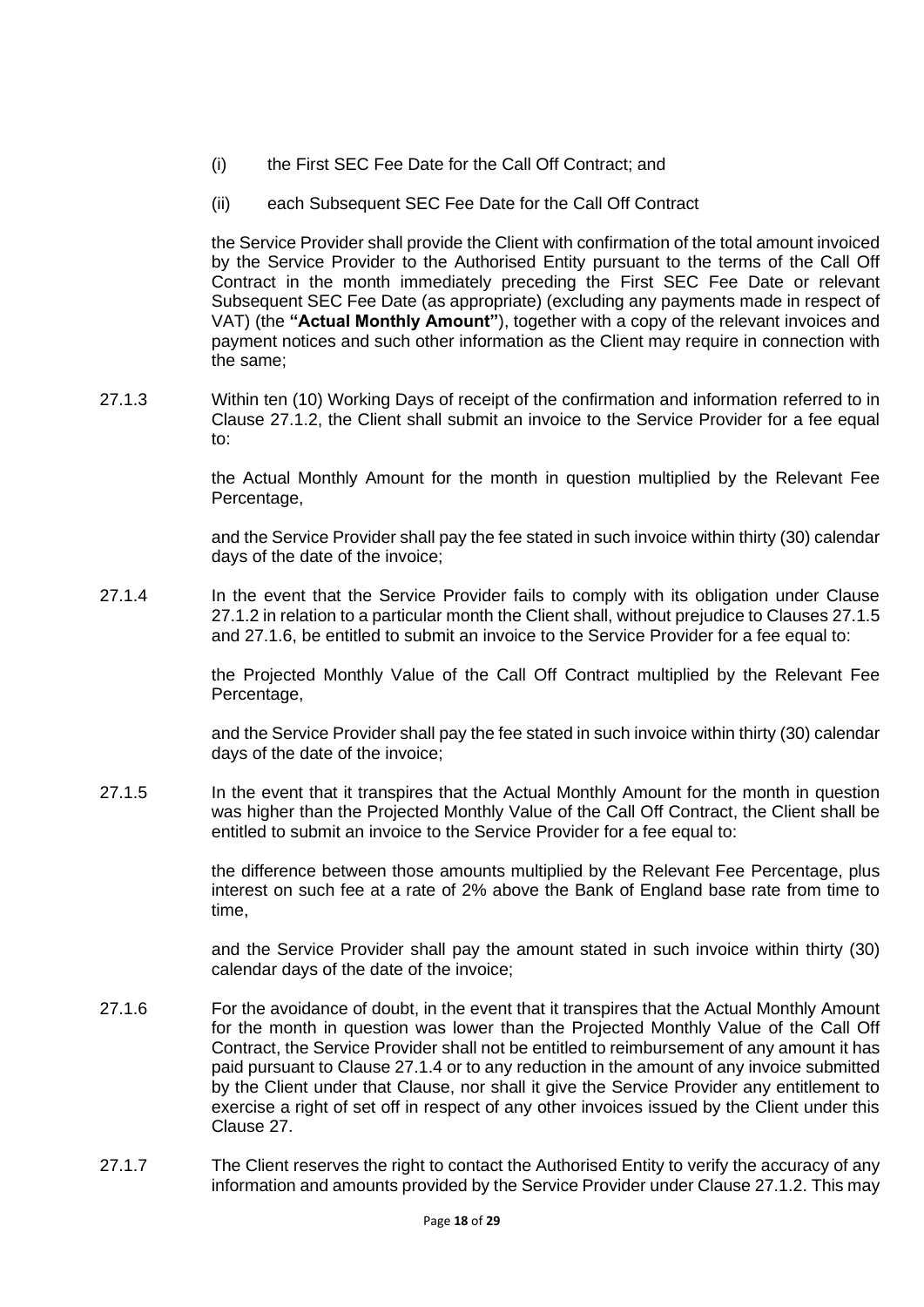include obtaining copies of the payment notices, or any other confirmation, from the Authorised Entity. If the information obtained from the Authorised Entity differs from the information and amounts provided by the Service Provider under Clause 27.1.2 then the Client may use the information provided by the Authorised Entity to submit an invoice to the Service Provider pursuant to Clause 27.1.5.

# **General**

27.2 If a Service Provider fails to make any payment of any invoice which (in accordance with the provisions of this Clause 27) is due in full on the due date the Client may charge that Service Provider interest (both before and after judgement) on the amount unpaid from time to time at the rate of 2% above the Bank of England base rate from time to time.

*Note:*

*The interest charge is calculated by dividing the number of days the payment is late by 365, and then multiplying the resulting figure by the interest rate and the amount of the invoice.* 

*By way of example:* 

*The Service Provider is 20 days late in paying an invoice of £5,000 (inclusive of VAT). The relevant interest rate is 2.75% (being 2% above the Bank of England Base rate). The interest charge is £7.53 for the 20 day period. i.e.:*

*20/365 = 0.054 0.054 x 2.75% = 0.0015 0.0015 x 5000 = £7.53.*

- 27.3 The Client shall be entitled to recover from a Service Provider any administrative and legal costs it incurs in taking steps to recover any late or unpaid SEC Fees from that Service Provider under this Clause 27.
- 27.4 All SEC Fees due under this Clause 27 are exclusive of VAT. If any VAT is payable on such fees the Service Provider shall, on receipt of a valid VAT invoice from the Client, pay to the Client such additional amounts in respect of VAT as are payable.
- 27.5 Each Service Provider acknowledges and agrees that it collects as agent for the Client and holds on trust for the Client any monies received from the Authorised Entities which comprise any part of the SEC Fees payable to the Client pursuant to the provisions of this Clause 27.
- 27.6 For the avoidance of doubt (and without limitation to any other provision of this Framework Agreement), a breach of any provision of this Clause 27 by a Service Provider shall constitute a material breach of the provisions of this Framework Agreement by that Service Provider for the purposes of Clause 14 of this Framework Agreement.

## **Suspension from Award Process for failure to pay SEC Fees**

27.8 If a Service Provider fails to make payment of any invoice submitted by the Client under this Clause 27 within one hundred and twenty (120) calendar days of the date of the invoice, the Client may issue a notice to the Service Provider (a **"Warning Notice"**) which shall state that the Service Provider may be suspended from participating in the Award Process under the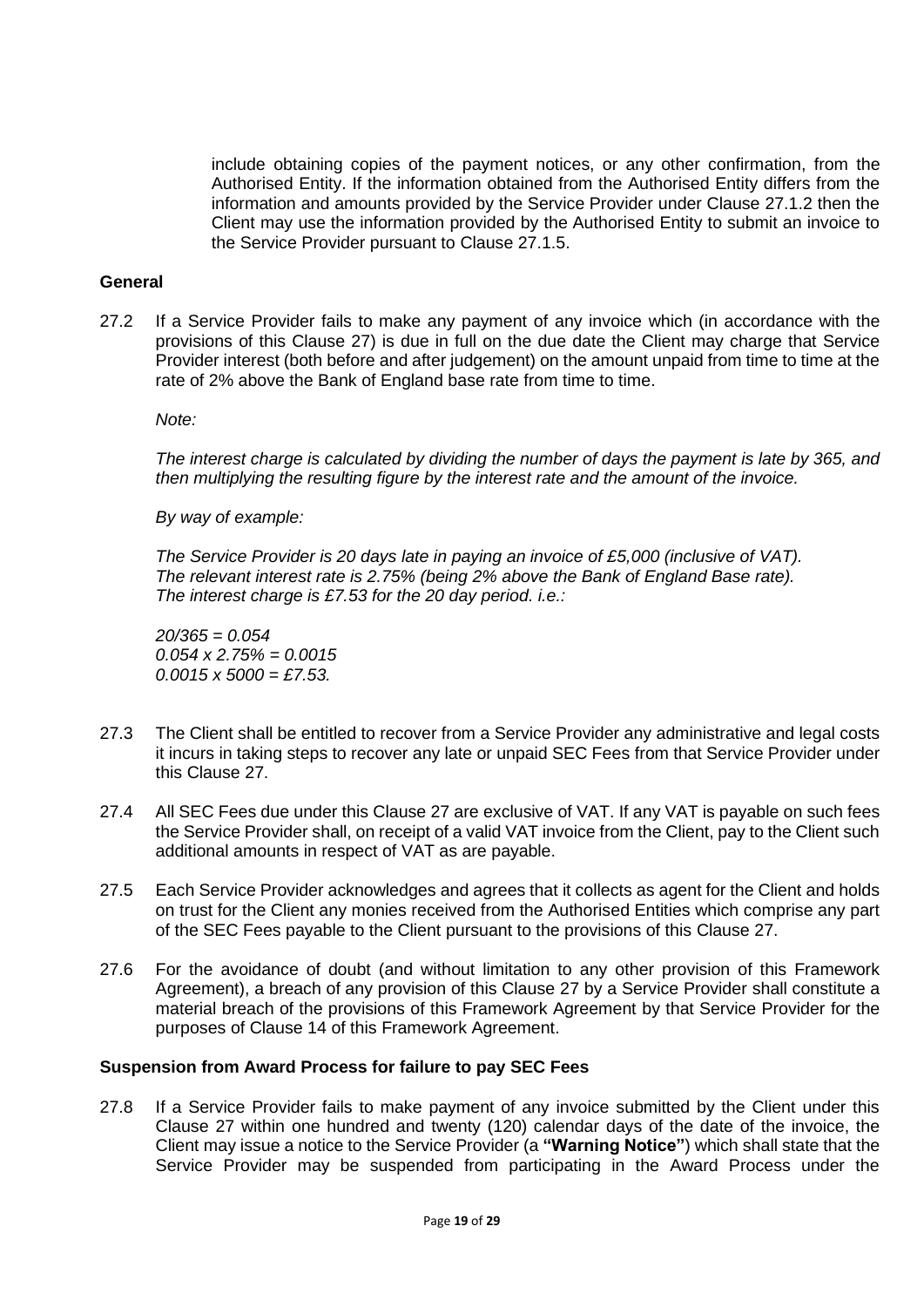Framework Agreement if the invoice has not been paid in full by the date that is ninety (90) calendar days from the date of the invoice.

27.9 If, notwithstanding the issue of the Warning Notice pursuant to Clause 27.8, the Service Provider fails to make payment of the invoice by the date that is one hundred and eighty (180) days from the date of the invoice the Client may issue the Service Provider with a notice (a **"Suspension Notice"**) confirming that the Service Provider shall be suspended from participating in the Award Process until such time as the Service Provider has paid the invoice in full, together with any interest and other costs payable in accordance with Clauses 27.2 and 27.3, and the Service Provider shall be so suspended.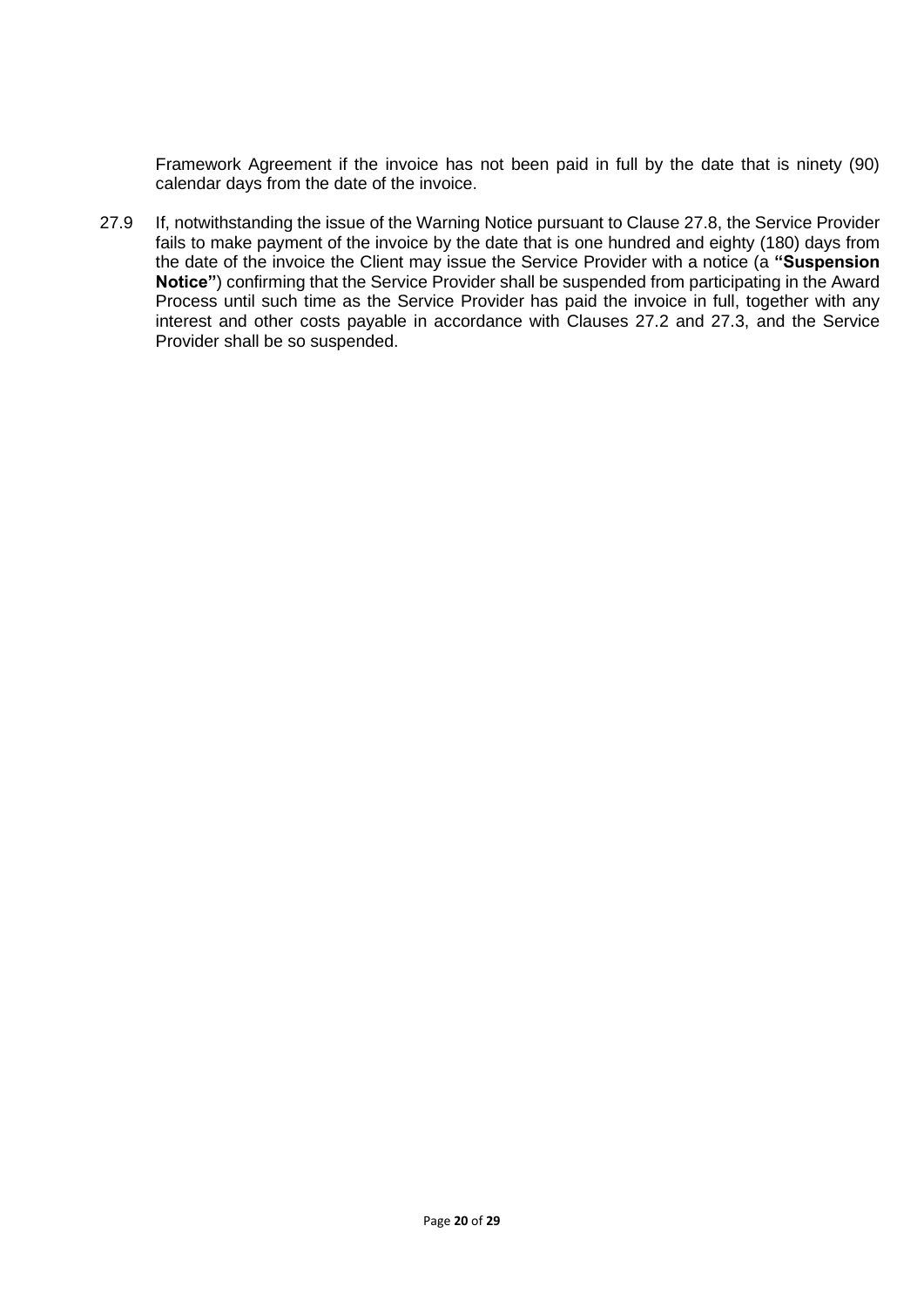**IN WITNESS** whereof the Service Providers and the Client have entered into this Framework Agreement on the day in the year first before written

| Executed by OPTIVO<br>acting by: |  |
|----------------------------------|--|
| <b>Authorised Signatory</b>      |  |
| <b>Authorised Signatory</b>      |  |
| Executed by                      |  |
| acting by:                       |  |
| <b>Director</b>                  |  |
| Director/Secretary               |  |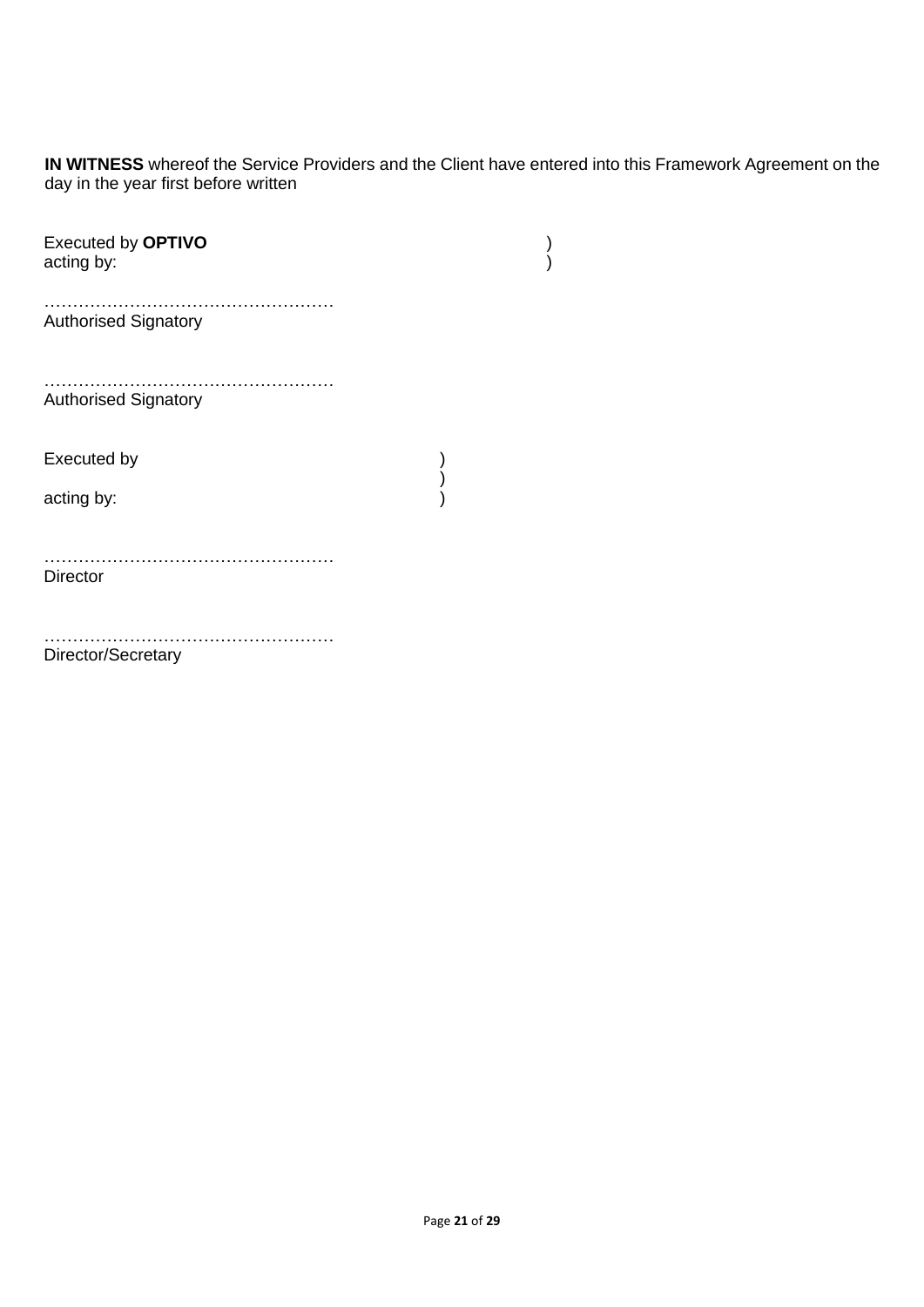# **FRAMEWORK LOT**

*Note to bidders: This Schedule will be populated with the details of the successful Service Providers*

## **Lot 1a – New Build Projects - £0 - £4,999,999 in Kent, Sussex & Surrey**

| <b>SERVICE</b><br><b>PROVIDER'S NAME</b> | <b>REGISTERED ADDRESS</b> | <b>COMPANY</b><br><b>NUMBER</b> | <b>SERVICE</b><br><b>PROVIDER'S LOT</b><br><b>RANKING</b> |
|------------------------------------------|---------------------------|---------------------------------|-----------------------------------------------------------|
|                                          |                           |                                 |                                                           |
|                                          |                           |                                 |                                                           |
|                                          |                           |                                 |                                                           |
|                                          |                           |                                 |                                                           |
|                                          |                           |                                 |                                                           |
|                                          |                           |                                 |                                                           |
|                                          |                           |                                 |                                                           |
|                                          |                           |                                 |                                                           |
|                                          |                           |                                 |                                                           |
|                                          |                           |                                 |                                                           |
|                                          |                           |                                 |                                                           |

# **Lot 1b – New Build Projects £0 - £4,999,999 in London (Within the M25 Boundaries)**

| <b>SERVICE</b><br><b>PROVIDER'S NAME</b> | <b>REGISTERED ADDRESS</b> | <b>COMPANY</b><br><b>NUMBER</b> | <b>SERVICE</b><br><b>PROVIDER'S LOT</b><br><b>RANKING</b> |
|------------------------------------------|---------------------------|---------------------------------|-----------------------------------------------------------|
|                                          |                           |                                 |                                                           |
|                                          |                           |                                 |                                                           |
|                                          |                           |                                 |                                                           |
|                                          |                           |                                 |                                                           |
|                                          |                           |                                 |                                                           |
|                                          |                           |                                 |                                                           |
|                                          |                           |                                 |                                                           |
|                                          |                           |                                 |                                                           |
|                                          |                           |                                 |                                                           |
|                                          |                           |                                 |                                                           |
|                                          |                           |                                 |                                                           |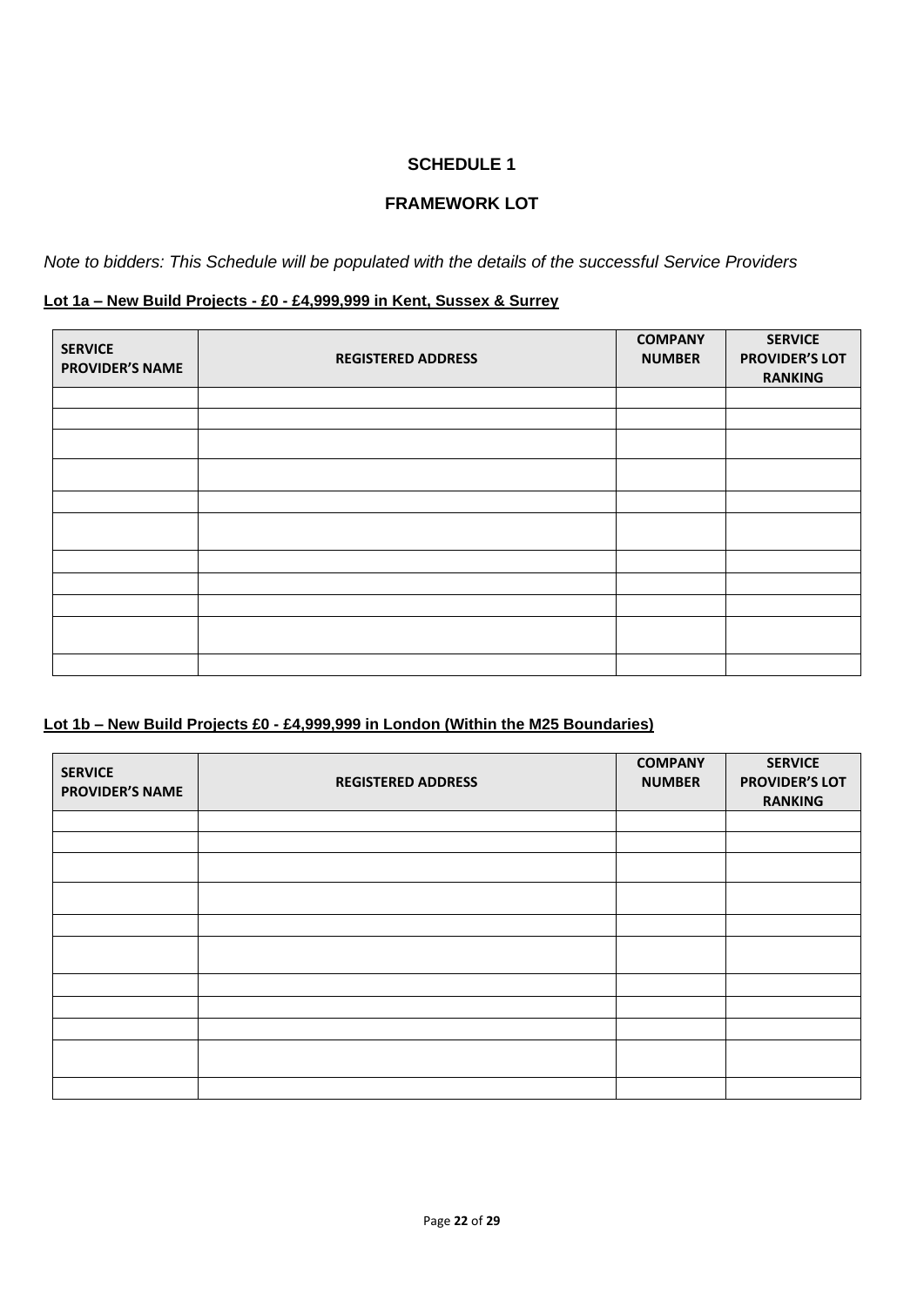## **Lot 1c – New Build Projects - £0 - £4,999,999 in the rest of the UK**

| <b>SERVICE</b><br><b>PROVIDER'S NAME</b> | <b>REGISTERED ADDRESS</b> | <b>COMPANY</b><br><b>NUMBER</b> | <b>SERVICE</b><br><b>PROVIDER'S LOT</b><br><b>RANKING</b> |
|------------------------------------------|---------------------------|---------------------------------|-----------------------------------------------------------|
|                                          |                           |                                 |                                                           |
|                                          |                           |                                 |                                                           |
|                                          |                           |                                 |                                                           |
|                                          |                           |                                 |                                                           |
|                                          |                           |                                 |                                                           |
|                                          |                           |                                 |                                                           |
|                                          |                           |                                 |                                                           |
|                                          |                           |                                 |                                                           |
|                                          |                           |                                 |                                                           |
|                                          |                           |                                 |                                                           |
|                                          |                           |                                 |                                                           |

## **Lot 2a – New Build Projects - £5,000,000 - £9,999,999 in Kent, Sussex & Surrey**

| <b>SERVICE</b><br><b>PROVIDER'S NAME</b> | <b>REGISTERED ADDRESS</b> | <b>COMPANY</b><br><b>NUMBER</b> | <b>SERVICE</b><br><b>PROVIDER'S LOT</b><br><b>RANKING</b> |
|------------------------------------------|---------------------------|---------------------------------|-----------------------------------------------------------|
|                                          |                           |                                 |                                                           |
|                                          |                           |                                 |                                                           |
|                                          |                           |                                 |                                                           |
|                                          |                           |                                 |                                                           |
|                                          |                           |                                 |                                                           |
|                                          |                           |                                 |                                                           |
|                                          |                           |                                 |                                                           |
|                                          |                           |                                 |                                                           |
|                                          |                           |                                 |                                                           |
|                                          |                           |                                 |                                                           |
|                                          |                           |                                 |                                                           |

## **Lot 2b – New Build Projects £5,000,000 - £9,999,999 in London (Within the M25 Boundaries)**

| <b>SERVICE</b><br><b>PROVIDER'S NAME</b> | <b>REGISTERED ADDRESS</b> | <b>COMPANY</b><br><b>NUMBER</b> | <b>SERVICE</b><br><b>PROVIDER'S LOT</b><br><b>RANKING</b> |
|------------------------------------------|---------------------------|---------------------------------|-----------------------------------------------------------|
|                                          |                           |                                 |                                                           |
|                                          |                           |                                 |                                                           |
|                                          |                           |                                 |                                                           |
|                                          |                           |                                 |                                                           |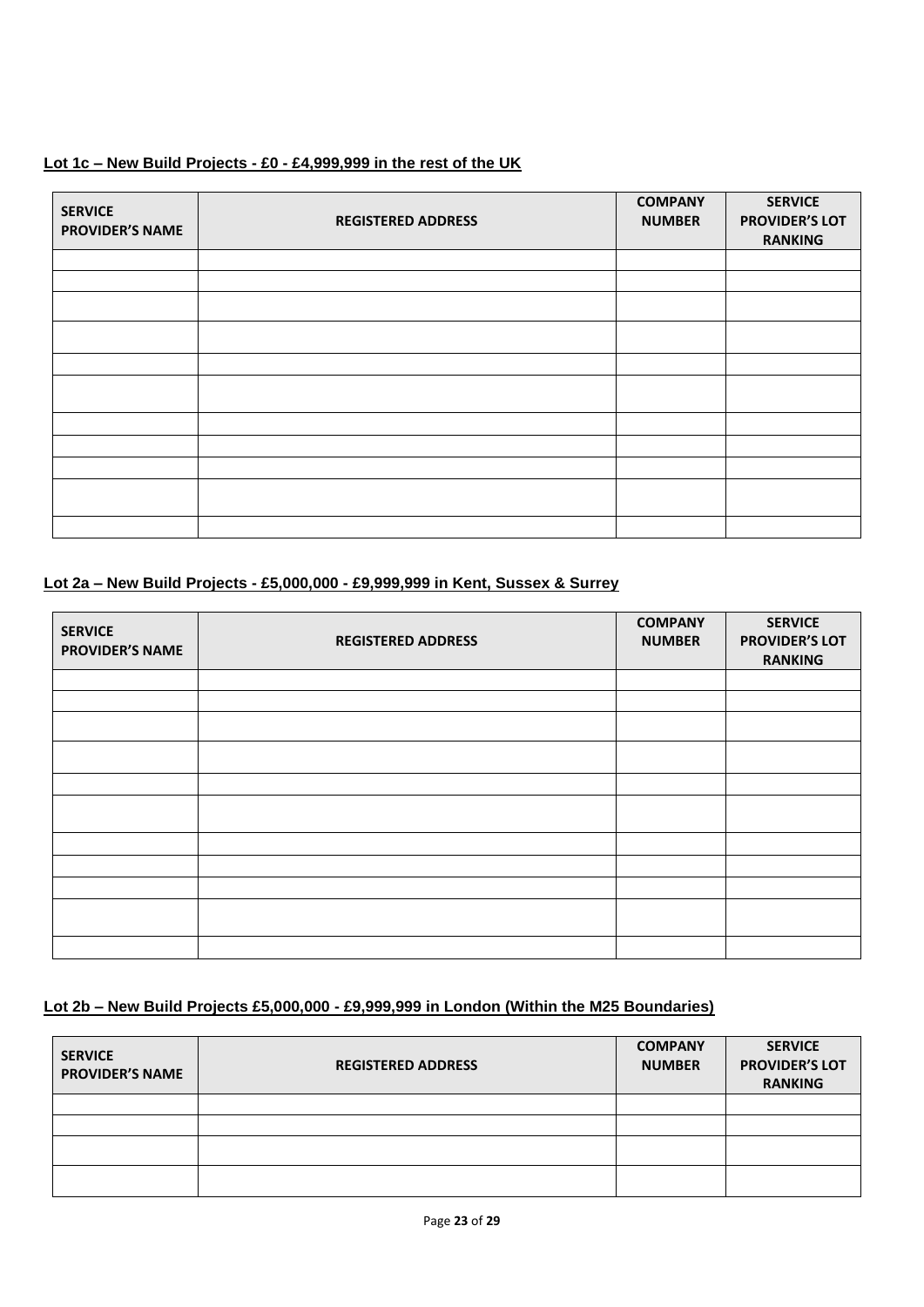# **Lot 2c – New Build Projects - £5,000,000 - £9,999,999 and above in the rest of the UK**

| <b>SERVICE</b><br><b>PROVIDER'S NAME</b> | <b>REGISTERED ADDRESS</b> | <b>COMPANY</b><br><b>NUMBER</b> | <b>SERVICE</b><br><b>PROVIDER'S LOT</b><br><b>RANKING</b> |
|------------------------------------------|---------------------------|---------------------------------|-----------------------------------------------------------|
|                                          |                           |                                 |                                                           |
|                                          |                           |                                 |                                                           |
|                                          |                           |                                 |                                                           |
|                                          |                           |                                 |                                                           |
|                                          |                           |                                 |                                                           |
|                                          |                           |                                 |                                                           |
|                                          |                           |                                 |                                                           |
|                                          |                           |                                 |                                                           |
|                                          |                           |                                 |                                                           |
|                                          |                           |                                 |                                                           |
|                                          |                           |                                 |                                                           |

# **Lot 3a – New Build Projects - £10,000,000 - £19,999,999 and above in Kent, Sussex & Surrey**

| <b>SERVICE</b><br><b>PROVIDER'S NAME</b> | <b>REGISTERED ADDRESS</b> | <b>COMPANY</b><br><b>NUMBER</b> | <b>SERVICE</b><br><b>PROVIDER'S LOT</b><br><b>RANKING</b> |
|------------------------------------------|---------------------------|---------------------------------|-----------------------------------------------------------|
|                                          |                           |                                 |                                                           |
|                                          |                           |                                 |                                                           |
|                                          |                           |                                 |                                                           |
|                                          |                           |                                 |                                                           |
|                                          |                           |                                 |                                                           |
|                                          |                           |                                 |                                                           |
|                                          |                           |                                 |                                                           |
|                                          |                           |                                 |                                                           |
|                                          |                           |                                 |                                                           |
|                                          |                           |                                 |                                                           |
|                                          |                           |                                 |                                                           |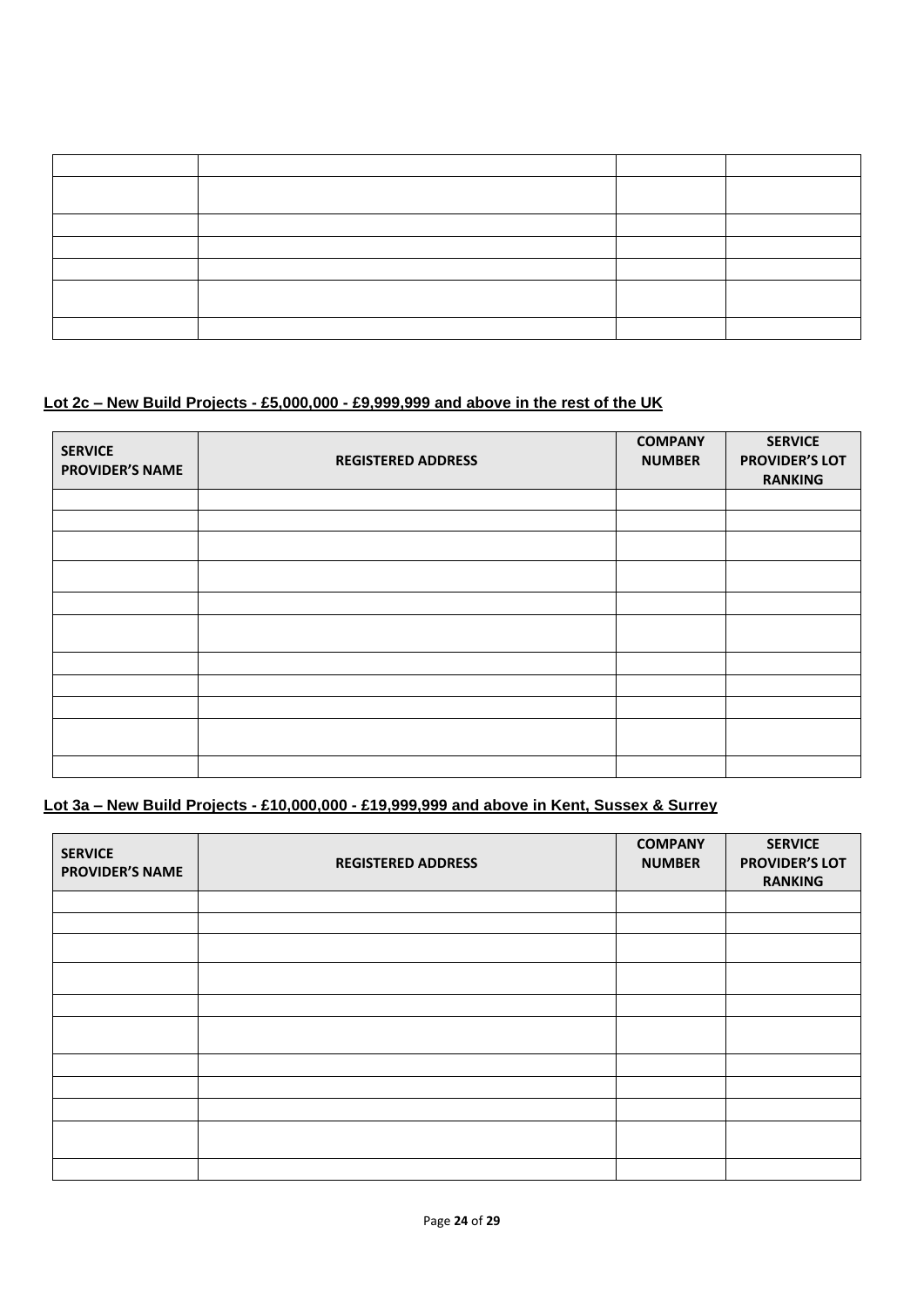# **Lot 3b – New Build Projects £10,000,000 - £19,999,999 and above in London (Within the M25 Boundaries)**

| <b>SERVICE</b><br><b>PROVIDER'S NAME</b> | <b>REGISTERED ADDRESS</b> | <b>COMPANY</b><br><b>NUMBER</b> | <b>SERVICE</b><br><b>PROVIDER'S LOT</b><br><b>RANKING</b> |
|------------------------------------------|---------------------------|---------------------------------|-----------------------------------------------------------|
|                                          |                           |                                 |                                                           |
|                                          |                           |                                 |                                                           |
|                                          |                           |                                 |                                                           |
|                                          |                           |                                 |                                                           |
|                                          |                           |                                 |                                                           |
|                                          |                           |                                 |                                                           |
|                                          |                           |                                 |                                                           |
|                                          |                           |                                 |                                                           |
|                                          |                           |                                 |                                                           |
|                                          |                           |                                 |                                                           |
|                                          |                           |                                 |                                                           |

# **Lot 3c – New Build Projects - £10,000,000 - £19,999,999 and above in the rest of the UK**

| <b>SERVICE</b><br><b>PROVIDER'S NAME</b> | <b>REGISTERED ADDRESS</b> | <b>COMPANY</b><br><b>NUMBER</b> | <b>SERVICE</b><br><b>PROVIDER'S LOT</b><br><b>RANKING</b> |
|------------------------------------------|---------------------------|---------------------------------|-----------------------------------------------------------|
|                                          |                           |                                 |                                                           |
|                                          |                           |                                 |                                                           |
|                                          |                           |                                 |                                                           |
|                                          |                           |                                 |                                                           |
|                                          |                           |                                 |                                                           |
|                                          |                           |                                 |                                                           |
|                                          |                           |                                 |                                                           |
|                                          |                           |                                 |                                                           |
|                                          |                           |                                 |                                                           |
|                                          |                           |                                 |                                                           |
|                                          |                           |                                 |                                                           |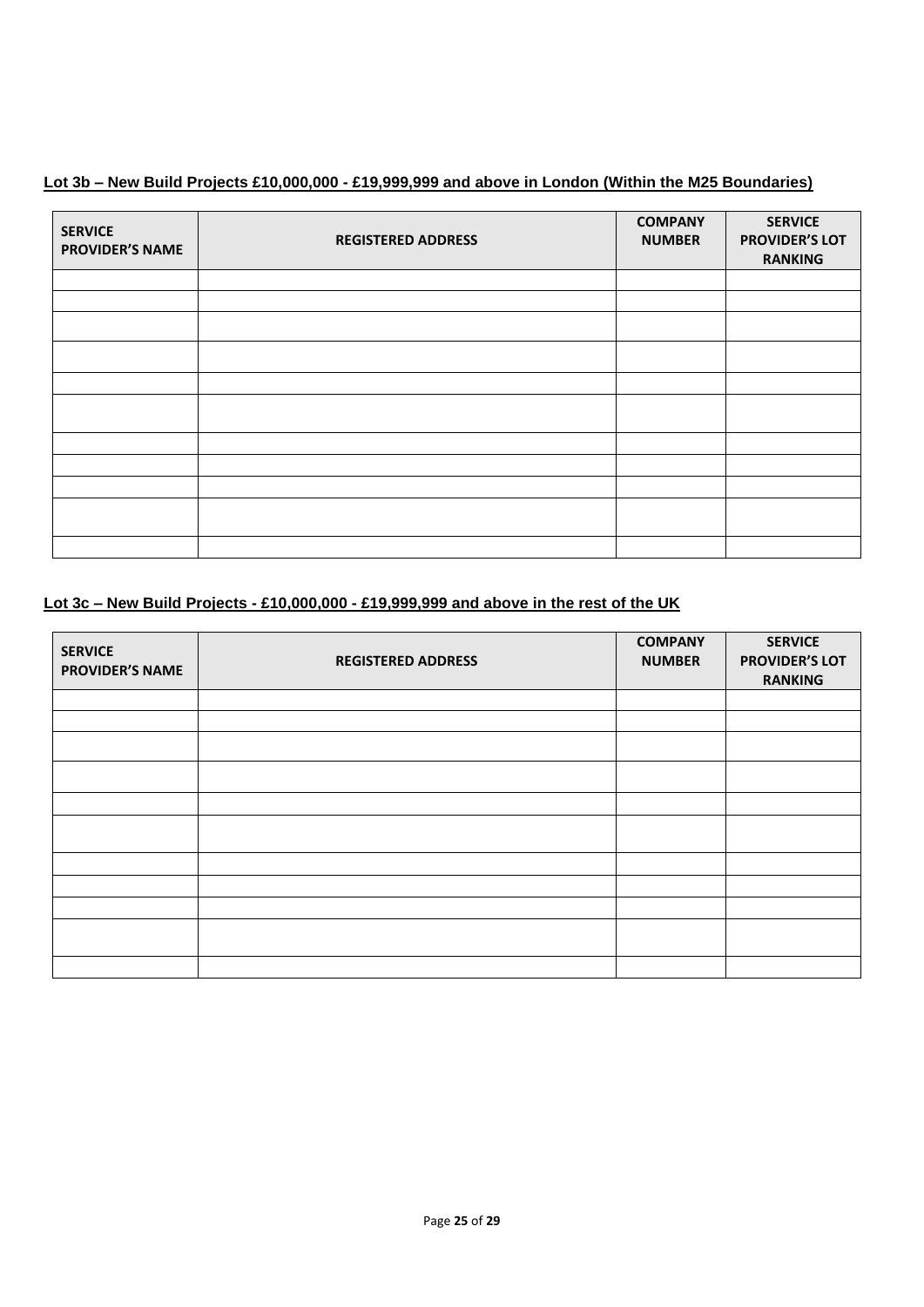# **CALL OFF CONTRACT AMENDMENTS**

Contract amendments will be available at the point of call off, if applicable.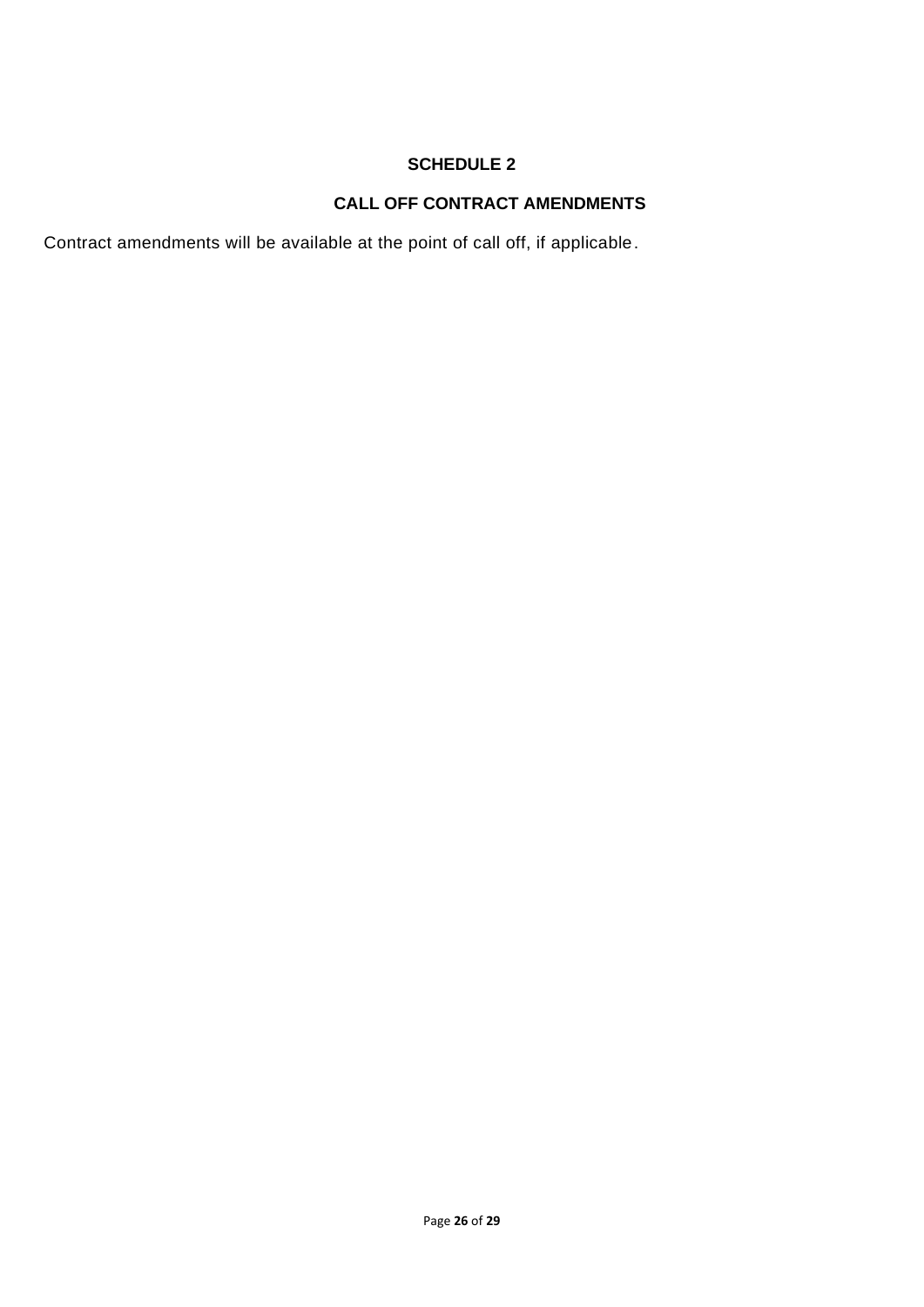## **CAPABILITY CRITERIA**

- 1. The Capability Criteria may include:
	- The Service Provider's capability to carry out a project of the size and complexity of the proposed project;
	- The Service Provider's capability to carry out works in the locality of the proposed project;
	- The Service Provider's capability to carry out projects involving the type of work that the proposed project involves
	- The Service Provider's financial stability and standing;
	- The insurances held by the Service Provider;
	- The Service Provider's health and safety record;
	- The Service Provider's capacity, taking into account the value of Services already awarded to it under the Framework Agreement; and
	- The Service Provider's performance against Call Off Contract KPIs on current or previous Call Off Contracts awarded to it under the Framework Agreement;
- 2. The Service Providers acknowledge that in determining whether a Service Provider satisfies the Capability Criteria in respect of a particular Call Off Contract the Client or the Authorised Entity may have regard to:
	- a. the information provided by the Service Provider in its selection questionnaire or tender submission for a place on the Framework Agreement (the **"Tender Submission"**);
	- b. any update of such information that the Service Provider provides pursuant to paragraph 3 of this Schedule 3; and
	- c. any other information or knowledge that the Client or the Authorised Entity holds about the Service Provider (whether obtained through market sources or otherwise), and which the Client or the Authorised Entity considers relevant.
- 3. On an annual basis during the Framework Term the Client may request the Service Provider to provide it with an updated version of the information the Service Provider provided in its Tender Submission in such format as the Client may reasonably specify. The Service Provider shall provide the Client with such information within five (5) Working Days of any request, or within such longer period as the Client may specify.
- 4. Each Service Provider agrees that the Client may provide Authorised Entities with the information the Service Provider provided in its Tender Submission (together with any update of such information that the Service Provider provides pursuant to paragraph 3 above) for the purposes of enabling the Authorised Entities to determine whether the Service Provider satisfies the Capability Criteria in respect of a particular Call Off Contract.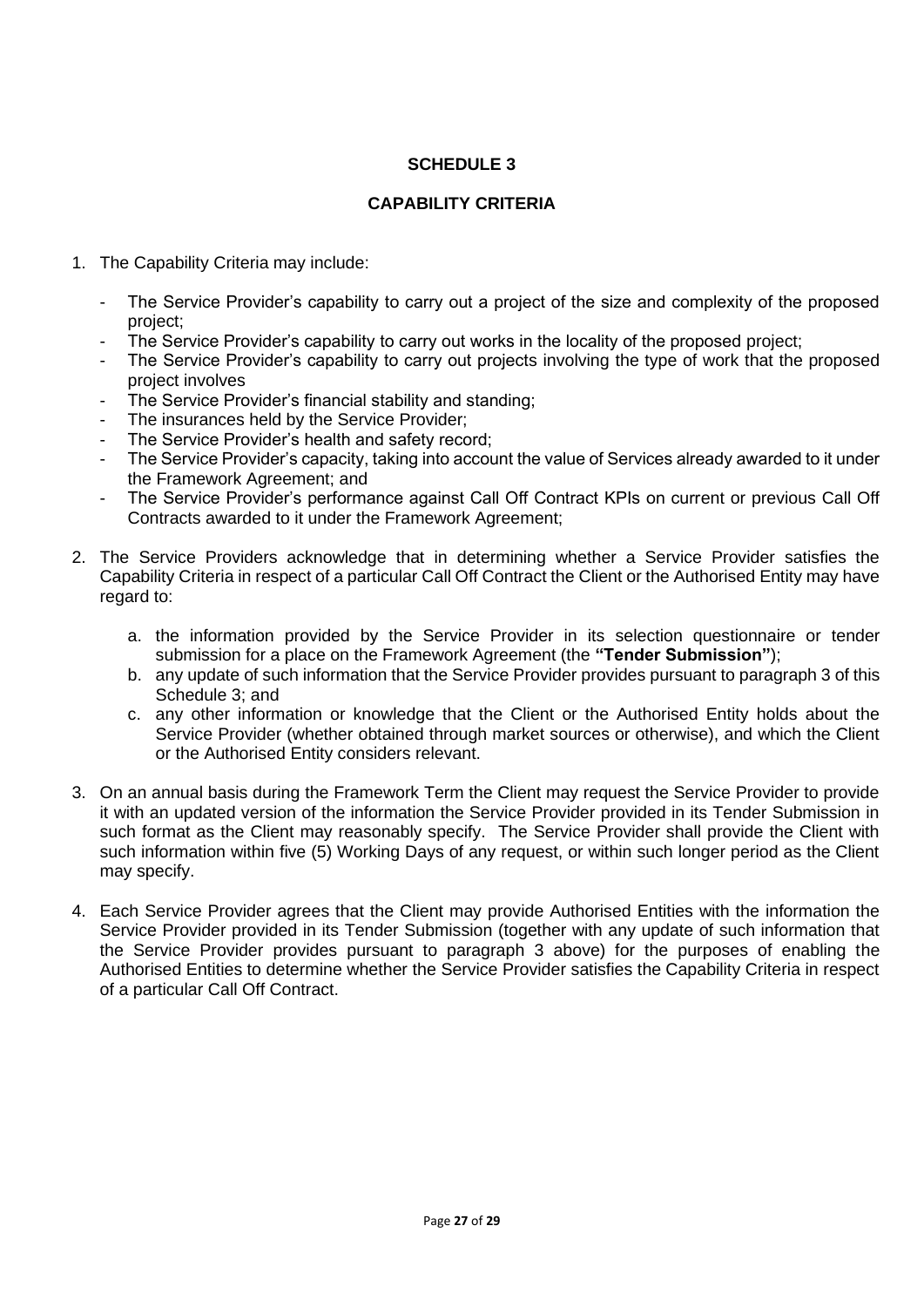## **MINI-COMPETITION EVALUATION CRITERIA**

The Client or the Authorised Entity making the call off will confirm to the Service Providers, in the invitation to take part in the Mini-Competition, the criteria that will be used to assess tenders that are submitted pursuant to the Mini-Competition. Such criteria will be based on the criteria set out in the table below, with such amendments as the Client or the Authorised Entity may stipulate to reflect the requirements of the Call Off Contract in question.

The percentage weightings given to the price and quality elements of the criteria will be confirmed by the Client or the Authorised Entity making the call off in the invitation to take part in the Mini-Competition. These weightings will be within the ranges set out in the table below. Accordingly, the Service Providers acknowledge that a Mini-Competition may be assessed on the basis of price alone, if the Client / Authorised Entity considers it appropriate.

| <b>Criteria</b>                                                                                                                                                                                                                                                                                                                                                                                                                                                                                                                                                      | <b>Criteria weighting</b> |
|----------------------------------------------------------------------------------------------------------------------------------------------------------------------------------------------------------------------------------------------------------------------------------------------------------------------------------------------------------------------------------------------------------------------------------------------------------------------------------------------------------------------------------------------------------------------|---------------------------|
| Qualitative criteria which may include the following:<br>[conformity of the Service Provider's proposal with the<br>Client's / the Authorised Entity's requirements;<br>relevant experience, qualifications and track record of the<br>team proposed by the Service Provider;<br>the Service Provider's customer service proposals;<br>the Service Provider's proposed work method;<br>the Service Provider's health and safety proposals and<br>proposals for workforce development;<br>the Service Provider's social value proposals;)<br>$\overline{\phantom{a}}$ | $[0\% \text{ to } 80\%]$  |
| The Service Providers' proposed price for carrying out the Call Off<br>Contract                                                                                                                                                                                                                                                                                                                                                                                                                                                                                      | [20% to 100%]             |